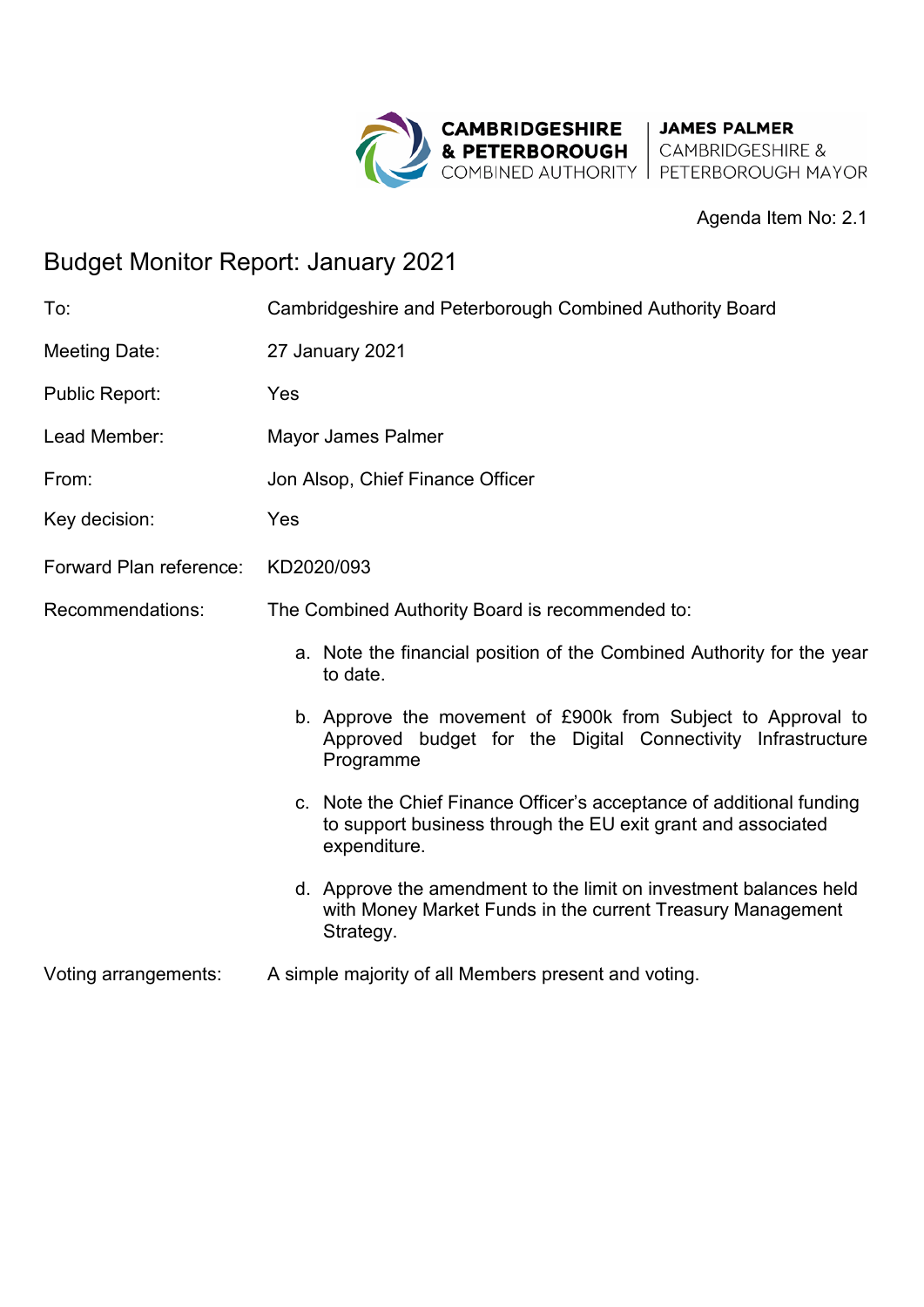### 1. Purpose

1.1 This report provides an update of the 2020/21 budget position and capital programme as at 30th November 2020.

### 2. Background

- 2.1 At its June meeting the Combined Authority Board approved a revised 2020-21 budget. This report presents the actual expenditure position as at the 30th November 2020 and the current forecast outturn (year-end) position against that budget.
- 2.2 As adopted last year detailed explanations of variances above the materiality thresholds are included in Appendix 4.
- 2.3 The thresholds are: £100k in Mayoral and Corporate Services revenue budgets, £250k in 'Housing', 'Business and Skills', and 'Delivery and Strategy' revenue budgets, and £500k on all capital projects
- 2.4 The reporting format for the capital programme was updated for the November Combined Authority Board to more clearly show the multi-year nature of the capital programme. The new appendices setting out the programme are:

**Appendix 2** - "Capital Expenditure" focuses on the current financial year showing in-year budget, actual, forecast outturn for the end of year and a breakdown of under/overspends between slippage and actual under/overspend.

**Appendix 3** – "Capital Programme" shows the total budget for each project in the capital programme across the current and future three years, including both approved and subject to approval budgets.

**Appendix 4** – "Proposed Capital Changes" highlights the changes to the capital programme since the previous Combined Authority Board meeting, and breaks them down between decisions being considered at the current Board meeting and any Officer and Mayoral decisions taken in the intervening period. Officer and Mayoral decisions reported here have already been made and are included as required by the Combined Authority's constitution.

## 3. Revenue Budget Position

3.1 A summary of the financial position of the Authority, showing 'Revenue' income and expenditure for the eight-month period to 30th November 2020, is set out in the table below. A more detailed breakdown of income and expenditure for the year to date is shown at **Appendix 1**.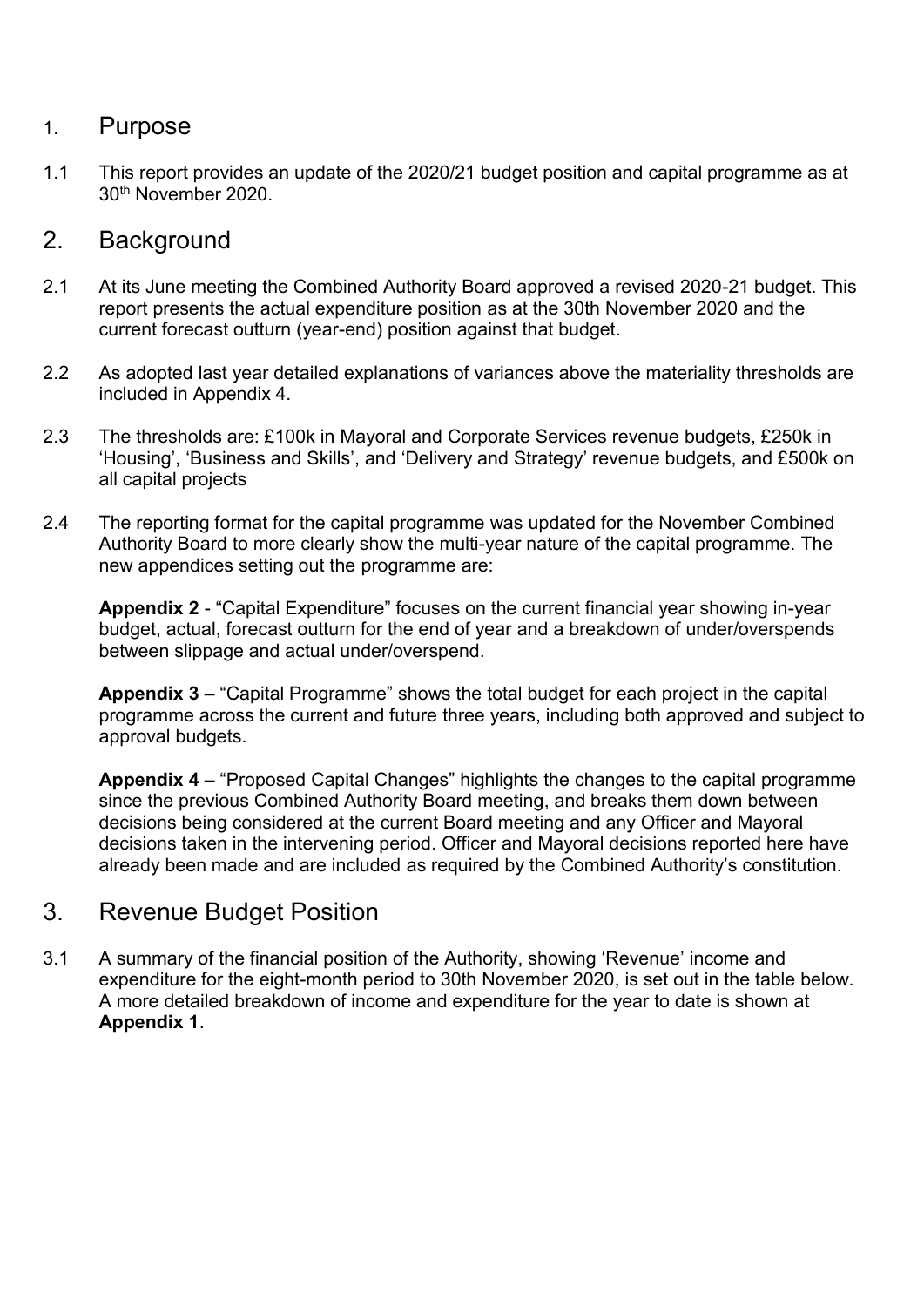|                                                 | September<br><b>Budget</b> | <b>Adjustments</b>           |           | <b>Actuals</b> | <b>Forecast</b><br><b>Outturn</b> | <b>FO</b><br>Variance | App          |
|-------------------------------------------------|----------------------------|------------------------------|-----------|----------------|-----------------------------------|-----------------------|--------------|
| <b>2020-21 Revenue</b>                          | £'000                      | £'000                        | £'000     | £'000          | £'000                             | £'000                 | 5 ref:       |
| <b>Grant Income</b>                             | -37,448                    | $-136$                       | $-37,584$ | $-32,324$      | $-38,262$                         | $-678$                |              |
|                                                 |                            |                              |           |                |                                   |                       |              |
| Mayor's Office                                  | 467                        | $\overline{\phantom{a}}$     | 467       | 276            | 432                               | $-35$                 |              |
| <b>CA Gross Staffing Costs</b>                  | 5,202                      |                              | 5,202     | 3,638          | 5,581                             | $-35$                 | 1            |
| <b>Other Employee Costs</b>                     | 418                        |                              | 418       | 54             | 242                               | $-176$                |              |
| <b>Externally Commissioned Support Services</b> | 359                        | -                            | 359       | 208            | 338                               | $-21$                 |              |
| Corporate Overheads                             | 628                        | Ξ.                           | 628       | 380            | 549                               | $-80$                 |              |
| <b>Governance Costs</b>                         | 164                        |                              | 164       | 44             | 164                               |                       |              |
| <b>Other Corporate Budgets</b>                  | $-686$                     | -                            | $-686$    | $-364$         | $-313$                            | 373                   |              |
| Recharges to Ringfence Funded Projects          | $-1,940$                   | $\qquad \qquad \blacksquare$ | $-1,940$  | $-1,091$       | $-2,281$                          | $-340$                | $\mathbf{2}$ |
| <b>Corporate Services Expenditure</b>           | 4,146                      | -                            | 4,146     | 2,869          | 4,281                             | 135                   |              |
|                                                 |                            |                              |           |                |                                   |                       |              |
| <b>Business and Skills</b>                      | 22,975                     | 187                          | 23,162    | 11,012         | 20,051                            | $-3,111$              |              |
| Delivery and Strategy                           | 25,580                     |                              | 25,580    | 14,727         | 23,983                            | $-1,598$              | 3            |
| Housing                                         | 780                        | $\overline{\phantom{0}}$     | 780       | 133            | 780                               |                       |              |
| <b>Workstream Expenditure</b>                   | 49,335                     | 187                          | 49,522    | 25,872         | 44,813                            | -4,709                |              |
| <b>Total Expenditure</b>                        | 53,948                     | 187                          | 54,135    | 29,018         | 49,526                            | $-4,608$              |              |

- 3.2 The Forecast Outturn as set out in the table above shows a 'favourable' variance of forecast expenditure against budget of £4.6m, this is predominantly due to a combination of the previously reported reduction in the forecast spend on the Health and Care Sector Work Academy (£2.2m) and Adult Education Budget (AEB) Devolution Programme (£0.9m) along with the updated forecast spend on the Bus Review Implementation which is now predicting a £1.2m underspend.
- 3.3 The Health and Care Sector Work Academy and the Bus Review Implementation projects are underspending in 2020-21 due to delivery being slipped into 2021-22 thus, should carry forwards be approved at the end of the year, there is no expected savings from these projects. The AEB underspend is due to reduced course provision as a result of COVID and does represent a cashable saving.
- 3.4 The current approved budget shows total revenue expenditure for the year of £54.1m against a grant income of £37.6m. The balance of £16.5m is made up of drawdowns from funds received in previous years including both our general funds and specific grants, which include the Rural Communities Energy Fund (£2.8m), the Health and Care Sector Work Academy grant (£3.2m), the Energy Hub grant (£0.8m), and LEP capacity funding (£0.2m).
- 3.5 The Chief Finance Officer accepted, on the Combined Authority's behalf, a £136k grant from the Ministry of Housing, Communities and Local Government to provide additional support for businesses through the EU exit transition, this must be spent by the 31<sup>st</sup> March 2021 and the income and expenditure have been reflected in the budget as reported here.
- 3.6 The reported outturn has been set on the understanding that responsibility as the Accountable Body for the Energy Hub, and associated funding, will be being transferred to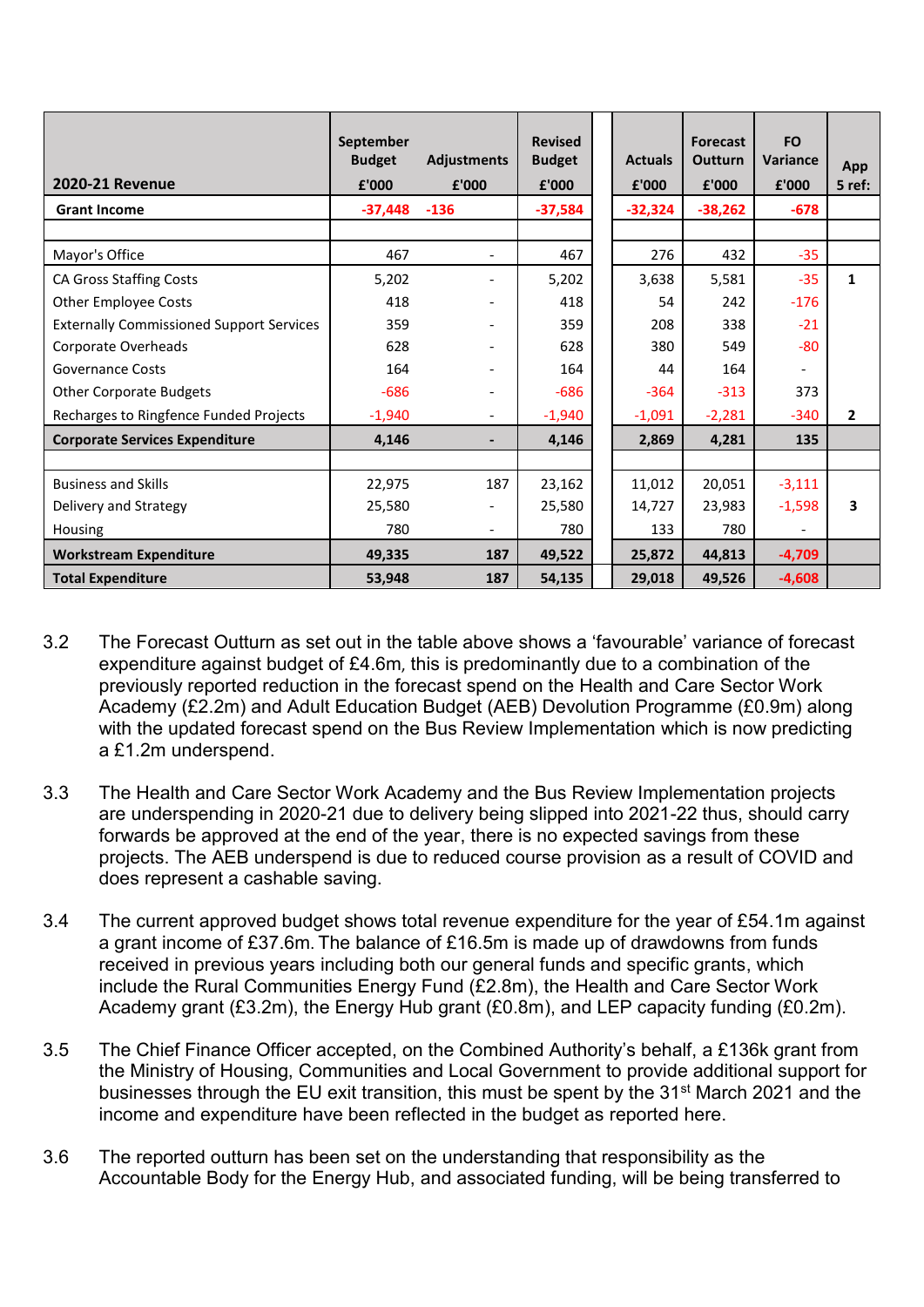Peterborough City Council at the end of the year. As such the budget for the Energy Hub and Rural Communities Energy Fund are shown as predicting full expenditure despite the trajectory of spend to the end of November.

- 3.7 There are three material changes in the revenue forecast outturn position since it was last reported to Board as reported below, and in detail in **Appendix 5**.
	- **£363.7k** increase in forecast staffing costs across Corporate Services and Housing, these reflect increased capacity requirements to meet the needs of the Combined Authority. These are predominantly related to work on subsidiary companies and, as such, is almost entirely offset by the increased forecast recharges to other budget lines as detailed below.
	- **-£326k** increase in Directly Grant Funded Staff– this reflects increased staff time being spent on specifically funded projects, in particular subsidiary companies where costs will be recovered via invoices to those companies. The budget line was named when the MTFP was approved in January 2020 at which point the majority of recharges were related to internal grant funded projects. This line has been split between internal project recharges and external charged to companies in the 2021-22 MTFP for greater clarity.
	- **-£1,244k** The Bus Review Implementation workstream is reporting a significant reduction in anticipated spend this year due to profile of expenditure slipping into 2021-22.

### 4. Capital Programme

4.1 A summary of the in-year capital programme and capital grant income for the period to 30th November 2020 is shown below. Detail of the capital programme can be seen across **Appendices 2 to 4**. N.B. STA stands for Subject to Approval and YTD is year to date.

| <b>Capital Programme</b><br><b>Summary</b> | <b>Revised 20-21</b><br><b>Budget</b> | <b>YTD</b><br>actuals | 20-21 Forecast<br><b>Outturn</b> | <b>Forecast Variance</b> |          | <b>STA</b><br><b>Budget</b> | App<br>5 ref: |
|--------------------------------------------|---------------------------------------|-----------------------|----------------------------------|--------------------------|----------|-----------------------------|---------------|
|                                            | £'000                                 | £'000                 | £'000                            | £'000                    | %        | £'000                       |               |
| <b>Corporate Services</b>                  |                                       |                       |                                  |                          |          | 150                         |               |
| <b>Business and Skills</b>                 | 80,569                                | 11,199                | 69,579                           | $-10,990$                | $-13.6%$ | 8,100                       | 4,5           |
| Delivery and Strategy                      | 78,475                                | 50,726                | 73,893                           | $-4,582$                 | $-5.8%$  | 13,064                      | $6 - 11$      |
| Housing                                    | 49,115                                | 9,529                 | 38,833                           | $-10,282$                | $-20.9%$ |                             |               |
| <b>Totals</b>                              | 208.158                               | 71.454                | 182,305                          | $-25,854$                | $-12.4%$ | 21,314                      |               |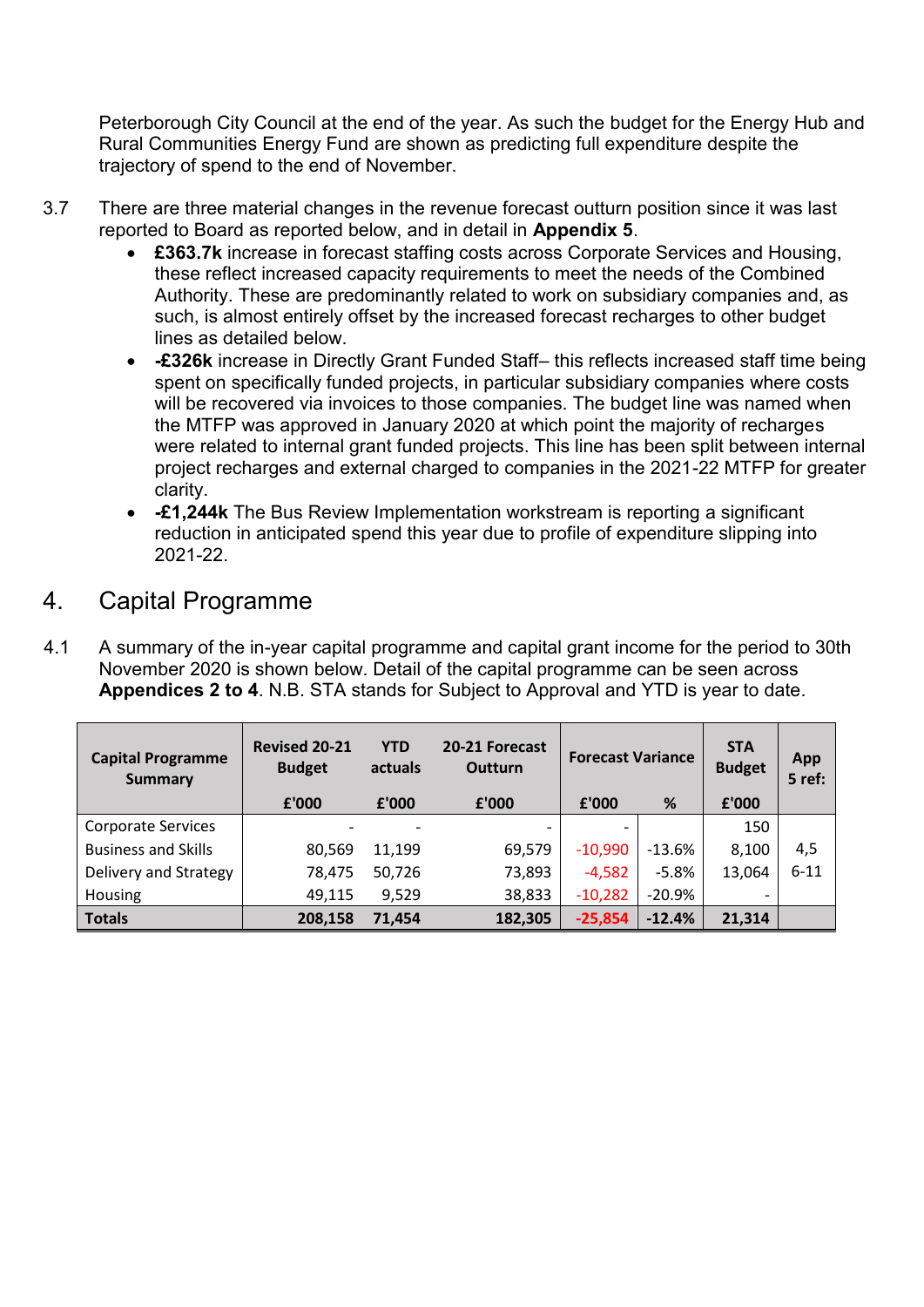| <b>Capital Funding Summary</b>     | <b>Revised</b><br>$20 - 21$<br><b>Budget</b> | <b>YTD</b><br>actuals        | $20 - 21$<br><b>Forecast</b><br><b>Outturn</b> | <b>Forecast Variance</b> |      | % Received to<br>date |
|------------------------------------|----------------------------------------------|------------------------------|------------------------------------------------|--------------------------|------|-----------------------|
|                                    | £'000                                        | £'000                        | £'000                                          | £'000                    | %    |                       |
| £100m Housing Fund                 | $-45,000$                                    | $\qquad \qquad \blacksquare$ | $-45,000$                                      |                          | 0.0% | 0.0%                  |
| £70m Cambridge City Housing Fund   | $-15,000$                                    |                              | $-15,000$                                      |                          | 0.0% | 0.0%                  |
| <b>Active Transport Grant</b>      | $-2,942$                                     | $-2,942$                     | $-2,942$                                       |                          | 0.0% | 100.0%                |
| Pothole and Challenge Funding      | $-12,554$                                    | $-12,554$                    | $-12,554$                                      |                          | 0.0% | 100.0%                |
| Capital Gainshare                  | $-12,000$                                    | $-12,000$                    | $-12,000$                                      |                          | 0.0% | 100.0%                |
| Highways Maintenance Capital Grant | $-22,554$                                    | $-22,554$                    | $-22,554$                                      |                          | 0.0% | 100.0%                |
| <b>Local Growth Funding</b>        | $-35,738$                                    | $-35,738$                    | $-35,738$                                      |                          | 0.0% | 100.0%                |
| <b>Getting Building Fund</b>       | $-7,300$                                     | $-7,300$                     | $-7,300$                                       |                          | 0.0% | 100.0%                |
| <b>Transforming Cities Funding</b> | $-22,000$                                    | $-22,000$                    | $-22,000$                                      | $\overline{\phantom{0}}$ | 0.0% | 100.0%                |
| <b>Totals</b>                      | $-175,088$                                   | $-115,088$                   | $-175,088$                                     |                          | 0.0% |                       |

- 4.2 As reported to the November Board, but now reflected in the funding table above, the CPCA has now received the final third of the 2020-21 allocations of the Local Growth Fund. This shows central Government's faith in the delivery of the ongoing capital local growth programme led by the Business Board. This removes funding risk from projects approved by the Business and Combined Authority Boards but still in contract negotiation, ensuring this is no barrier to the delivery of the jobs and skills outcomes the projects will deliver.
- 4.3 There are two proposed changes being considered by the January Board, including one decision sought in this paper. These are summarised, along with the items discussed in paragraph [4.7](#page-5-0) & [4.8](#page-5-1) In **Appendix 4**:
	- **£630k** approval of drawdown of subject to approval budgets for the A16 Norwood Dualling project in 2020-21 and 2021-22 and reprofiling of that budget to be entirely within 2021-22 (agenda item 4.1)
	- **£900k** for the Digital Connectivity Infrastructure project.
- 4.4 The Digital Connectivity Infrastructure requested the release of its 2020-21 Subject to Approval budget at the September Combined Authority Board via the budget monitoring report. Due to an error in the report the actual decision taken was to approve £1,040k when the figure should have been £1,940k. The Board are asked to approve the drawdown of the remaining £900k of subject to approval budget as was the original intention.
- 4.5 The forecast slippage stands at £10.7m (5.1%) across the capital programme in addition to a £15.2m reduction in spend (7.3%) against approved budgets. The majority of the forecast reduction in spend (£10.3m) is due to the Cambridge City Housing Programmes which, as previously reported, is due to the associated funding being paid directly to the City Council and so does not increase the Combined Authority's capital balances. Beyond those items in paragraphs **Error! Reference source not found.**, [4.7](#page-5-0) and [4.8,](#page-5-1)

projects with material changes since the report to Board in November are listed below, with additional detail in **Appendix 5**:

 **-£500k** (-100%) slippage on Market Town Masterplans as the projects emerging from the approved Masterplans will not be approved in time to start delivery in 2020-21.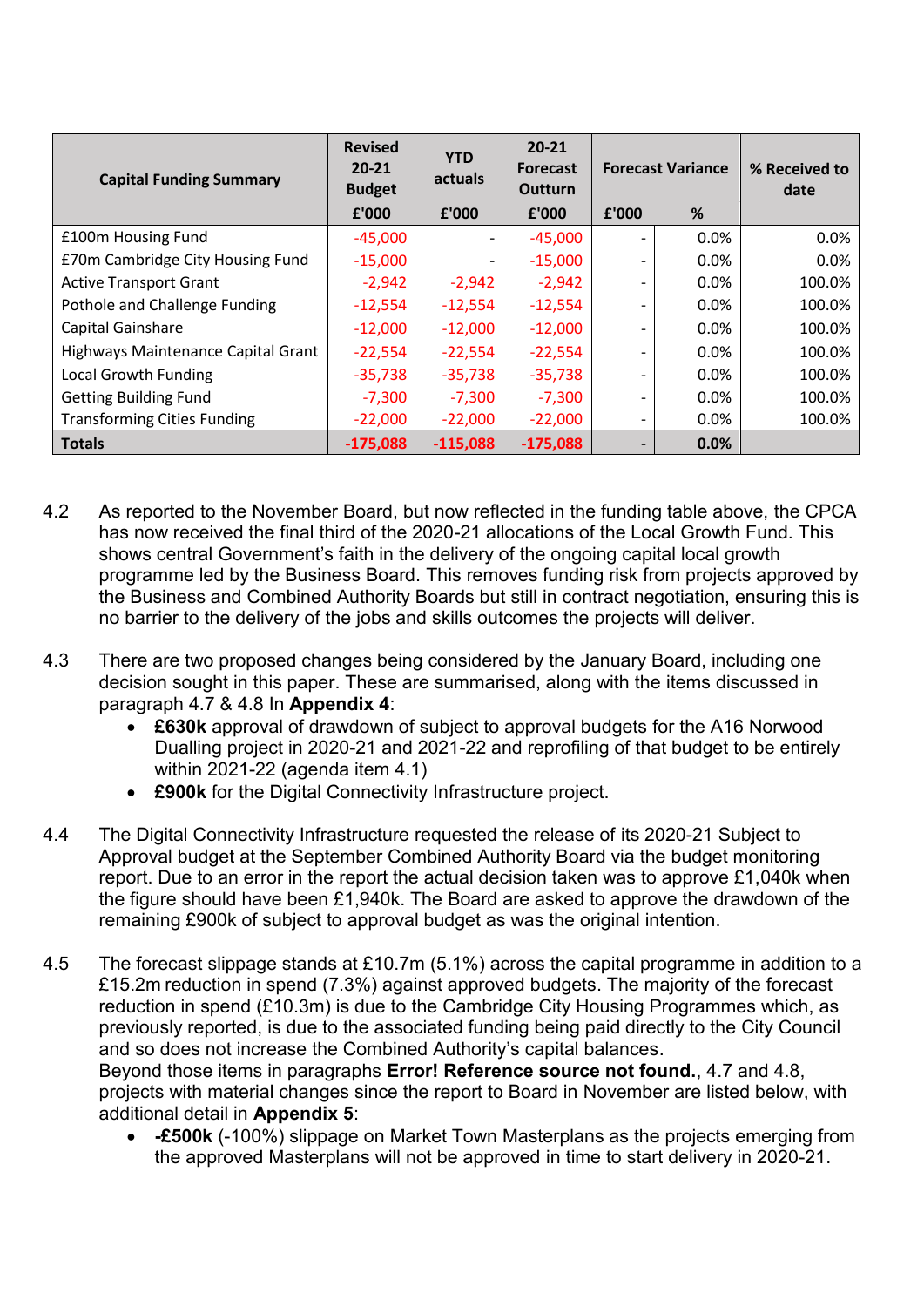- **-£7,300k** (-100%) slippage on University of Peterborough phase 2. This project is progressing; however, the Combined Authority's expenditure will not be shown until the shareholder's agreement is signed which is now expected early in 2021-22.
- **-£828k** (-85%) underspend forecast on the A141 capacity enhancements this project is being delivered in-house to achieve time and financial savings. As such the project now falls within the revenue budget.
- <span id="page-5-2"></span> **£0 (**0%) Fengate Access Strategy – this project was previously reporting an underspend based on the current phase of the project. At the November CA Board the budget for the next stage of this project was approved and thus the in-year expenditure forecast has increased to reflect the initiation of work on the newly approved phase of the project.
- **£1,780k** (+12%) current year overspend on Kings Dyke, this reflects an acceleration of delivery in the current year, the project is on-budget as a whole.
- **-£1,537k** (-58%) March Junction Improvements had £900k of 2020-21 subject to approval budget released by the November Combined Authority Board for the next phase of this project; however, spend against this will mostly fall into the 2021-22 year.
- <span id="page-5-3"></span> **-£778k** (-46%) Regeneration of Fenland Stations is forecasting an in-year underspend however, in line with the budget approved by the Combined Authority Board in November this will be slipped into 2021-22 and included in the budget for the next stage of the project.
- **-£1,695k** (-31%) Wisbech Access Strategy this reduction in spend is due to delays in the project progressing while a change in the scope of the project was agreed.
- 4.6 In light of the significant remaining 'Subject to approval' balances for 2020-21, between now and the March Board, the Corporate Management Team (CMT) will be reviewing the forecast outturns, multi-year reporting and profiling of the capital programme to present a detailed draft outturn position to the Board at their March meeting along with proposed carry forwards from 2020-21.
- <span id="page-5-0"></span>4.7 As was reported to the T&I committee in November, the Department for Transport have announced funding for the next phase of the Ely Area Capacity Enhancements project and thus the £4.14m subject to approval budget in 2020-21 is no longer required and is released back into capital reserves. This has been included in **Appendix 4** as it was not reported in the previous budget monitoring report, but no decision is required.
- <span id="page-5-1"></span>4.8 The November Combined Authority Board released £270k to the Fengate Access Study Phase 2 subject to approval funding. As this was not based on a recommendation from the T&I Committee the change was not reflected in the figures reported in the budget report in November.

## 5. Update on the use of Money Market Funds

5.1 The Combined Authority's treasury advisors, Arlingclose have revised their investment advice for Money Markets Funds (MMFs), removing the upper limit on sums invested in MMFs in total.

The previously advised limit was in place because individual funds make similar underlying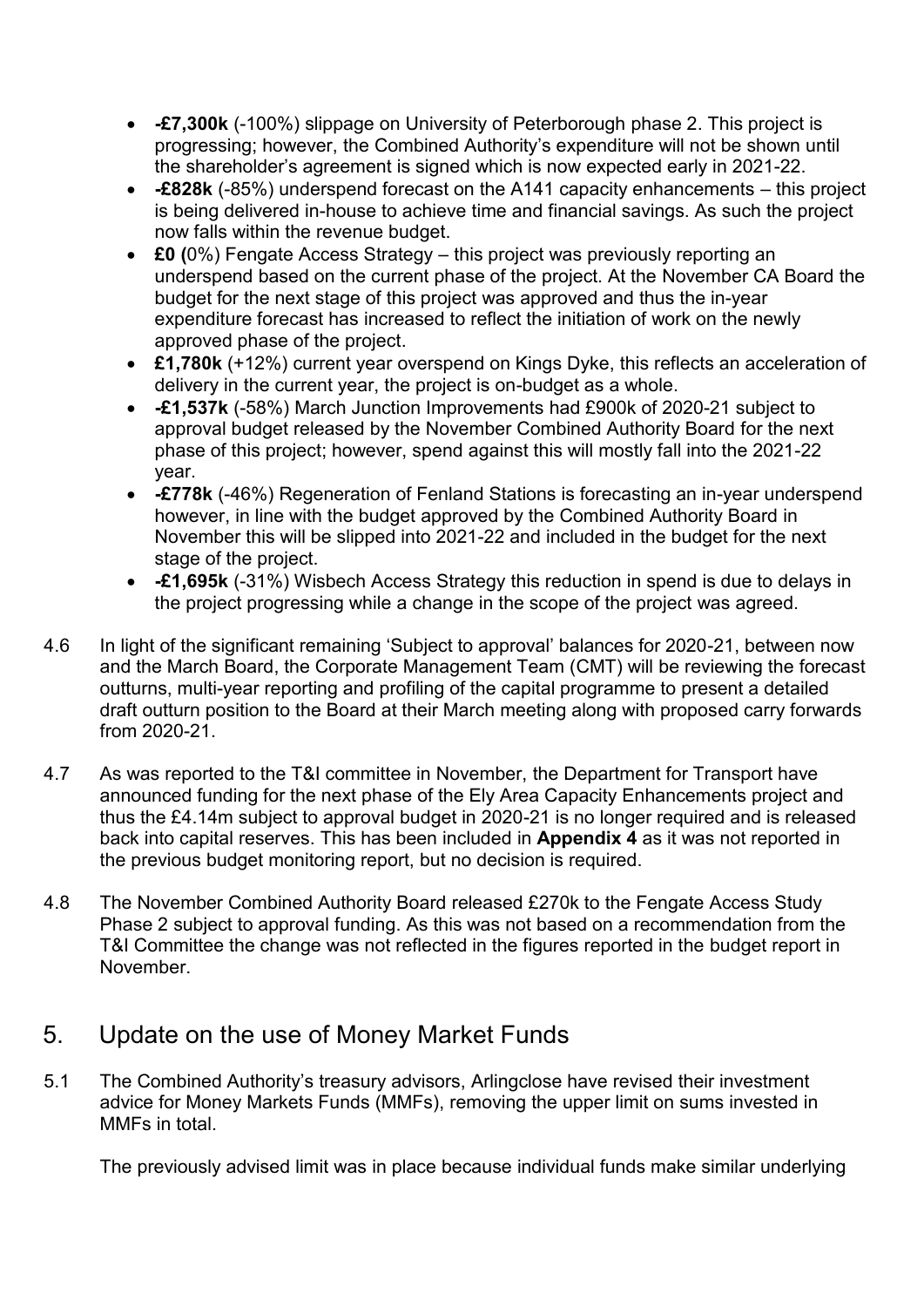investments which limits the diversification achievable across the ultimate entities invested in, even when money is invested with different funds.

- 5.2 Unlike fixed term deposits, MMFs allow for near immediate investment and withdrawal of funds and are therefore a key tool to manage credit and liquidity risks. Given the increased risk in other sectors, due to the current economic climate, the relative risk of MMFs is decreased and so the advice has changed to remove the upper limit on investments.
- 5.3 In line with previous Arlingclose advice the 2020/21 Treasury Management Strategy limits total investments in MMFs to £100m, with a £25m limit per individual fund. The Board is asked to approve that the £100m total investment limit be removed, whilst retaining the £25m limit per individual fund in line with the advice from our advisors. Holding increased balances with MMFs will allow the CPCA to maximise the security and liquidity of investments whilst protecting yield by reducing the exposure risk of the Combined Authority's investments to negative rates that may be offered by similarly liquid investments such as bank accounts and balances held with the UK Government.

## Significant Implications

- 6. Financial Implications
- 6.1 There are no financial implications beyond those identified elsewhere in the paper.

### 7. Legal Implications

7.1 The Combined Authority is required to prepare a balanced budget in accordance with statutory requirements.

## 8. Other Significant Implications

8.1 There are no other significant implications

### 9. Appendices

- 9.1 Appendix 1 Detailed breakdown of the revenue position for the year to  $30<sup>th</sup>$  November 2020
- 9.2 Appendix 2 Capital Expenditure to 30th November 2020
- 9.3 Appendix 3 Capital Programme
- 9.4 Appendix 4 Proposed Capital Changes
- 9.5 Appendix 5 Detailed Explanations of Material Variances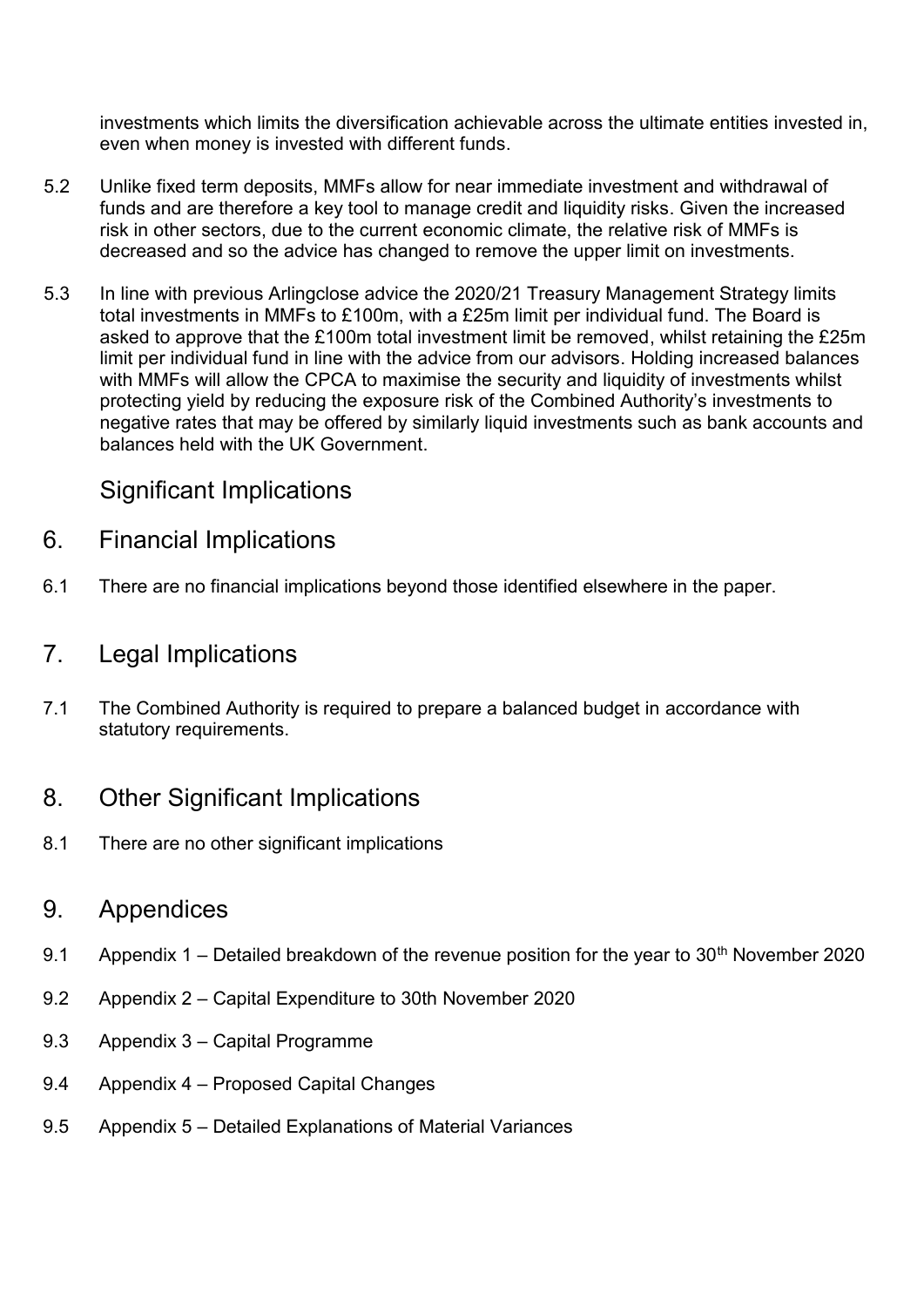9.6 An accessible version of this report and appendices are available on request from [democratic.services@cambridgeshirepeterborough-ca.gov.uk](mailto:democratic.services@cambridgeshirepeterborough-ca.gov.uk)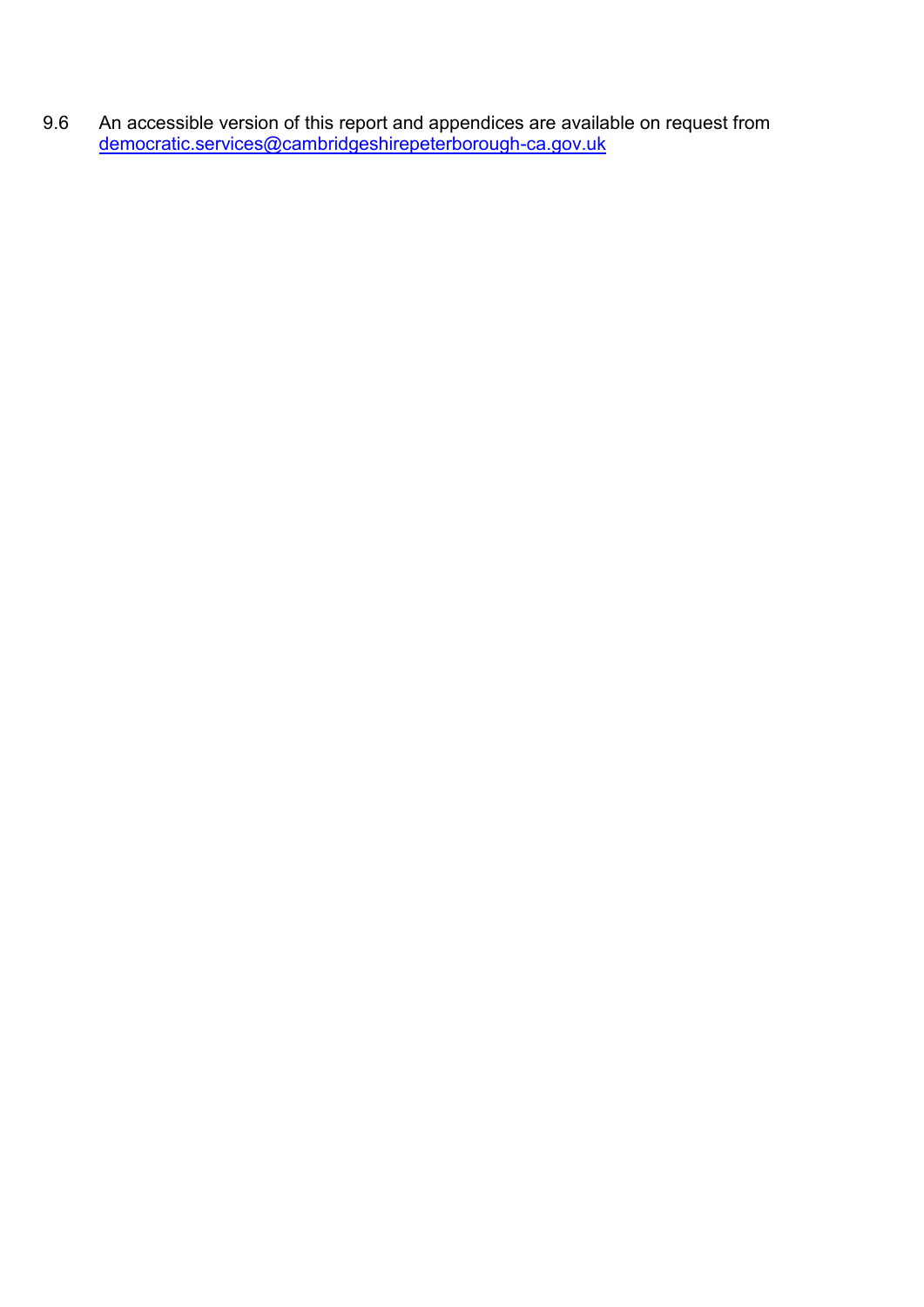|                                            |                                      | <b>Budget</b>               |                                          | <b>YTD</b>              |                                            | <b>Whole Year</b>               |                                |
|--------------------------------------------|--------------------------------------|-----------------------------|------------------------------------------|-------------------------|--------------------------------------------|---------------------------------|--------------------------------|
| <b>Grant Income</b>                        | <b>Nov</b><br><b>Budget</b><br>£'000 | <b>Adjustments</b><br>£'000 | <b>Revised</b><br><b>Budget</b><br>£'000 | <b>Actuals</b><br>£'000 | <b>Forecast</b><br><b>Outturn</b><br>£'000 | <b>Change</b><br>in FO<br>£'000 | <b>FO</b><br>Variance<br>£'000 |
| <b>Revenue Gainshare</b>                   | $-8,000.0$                           |                             | $-8,000.0$                               | $-8,000.0$              | $-8,000.0$                                 |                                 |                                |
| <b>Mayoral Capacity Fund</b>               | $-1,000.0$                           |                             | $-1,000.0$                               | $-1,000.0$              | $-1,000.0$                                 |                                 |                                |
| Skills Advisory Panel Grant                | $-75.0$                              |                             | $-75.0$                                  | $-75.0$                 | $-75.0$                                    |                                 |                                |
| <b>Enterprise Zone receipts</b>            | $-605.3$                             |                             | $-605.3$                                 |                         | $-605.3$                                   |                                 |                                |
| <b>Careers Enterprise Company Funding</b>  | $-124.9$                             |                             | $-124.9$                                 | $-34.9$                 | $-124.9$                                   |                                 |                                |
| <b>Adult Education Budget</b>              | $-12,084.1$                          |                             | $-12,084.1$                              | $-12,762.2$             | $-12,762.2$                                |                                 | $-678.2$                       |
| <b>Growth Hub Grants</b>                   | $-536.0$                             | $-136.1$                    | $-672.1$                                 | $-280.8$                | $-672.1$                                   | $-136.1$                        |                                |
| <b>LEP Core Funding</b>                    | $-500.0$                             |                             | $-500.0$                                 | $-500.0$                | $-500.0$                                   |                                 |                                |
| <b>Transport Levy</b>                      | $-12,347.6$                          |                             | $-12,347.6$                              | $-8,231.8$              | $-12,347.6$                                |                                 |                                |
| COVID-19 bus services support grant        | $-439.5$                             |                             | $-439.5$                                 |                         | $-439.5$                                   |                                 |                                |
| Better Deal 4 Buses grant                  | $-383.9$                             |                             | $-383.9$                                 | $-383.9$                | $-383.9$                                   |                                 |                                |
| Additional Home to School Transport Grants | $-1,055.5$                           |                             | $-1,055.5$                               | $-1,055.5$              | $-1,055.5$                                 |                                 |                                |
| Apprenticeship Levy Fund Pooling           | $-86.2$                              |                             | $-86.2$                                  |                         | $-86.2$                                    |                                 |                                |
| Peer to Peer Network Funding               | $-210.0$                             |                             | $-210.0$                                 |                         | $-210.0$                                   |                                 |                                |
| <b>Total Grant Income</b>                  | $-37,447.9$                          | $-136.1$                    | $-37,583.9$                              | $-32,324.1$             | $-38,262.1$                                | $-136.1$                        | $-678.2$                       |
| <b>Mayor's Office</b>                      |                                      |                             |                                          |                         |                                            |                                 |                                |
| Mayor's Allowance                          | 85.0                                 |                             | 85.0                                     | 57.9                    | 85.0                                       |                                 |                                |
| Mayor's Conference Attendance              | 10.0                                 |                             | 10.0                                     |                         |                                            | $-10$                           | $-10$                          |
| Mayor's Office Expenses                    | 40.0                                 |                             | 40.0                                     | 11.5                    | 15.0                                       | $-25$                           | $-25$                          |
| Mayor's Office Accommodation               | 77.4                                 |                             | 77.4                                     | 50.6                    | 77.4                                       |                                 |                                |
| Mayor's Office Staff                       | 254.4                                |                             | 254.4                                    | 155.9                   | 254.4                                      |                                 |                                |
| <b>Total Mayor's Office</b>                | 466.8                                |                             | 466.8                                    | 276.0                   | 431.8                                      | $-35$                           | $-35$                          |

Appendix 1 - Detailed breakdown of the revenue position for the period to 30<sup>th</sup> November 2020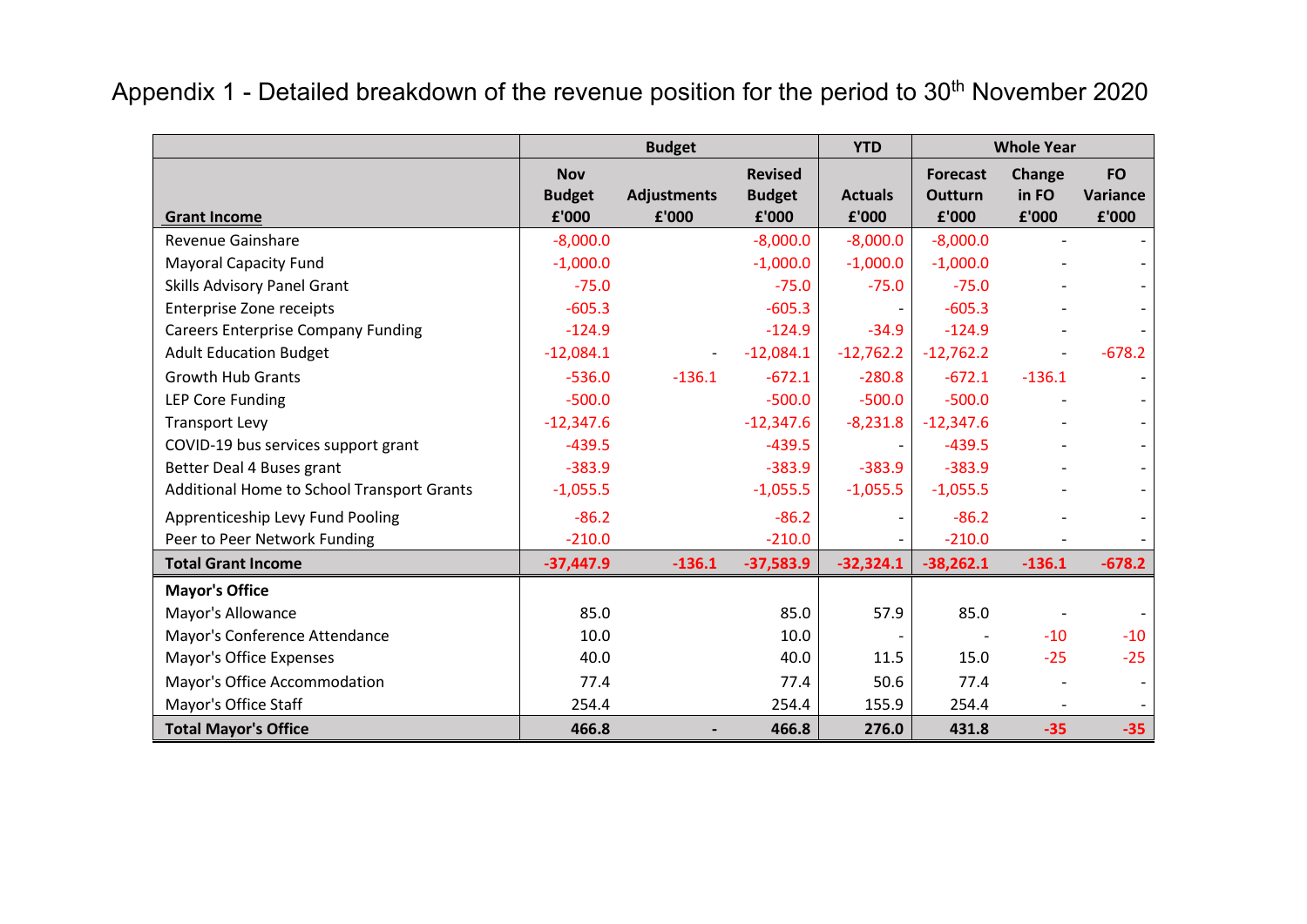|                                                       |                             | <b>Budget</b>      |                                 | <b>YTD</b>     | <b>Whole Year</b>                 |                 |                       |
|-------------------------------------------------------|-----------------------------|--------------------|---------------------------------|----------------|-----------------------------------|-----------------|-----------------------|
|                                                       | <b>Nov</b><br><b>Budget</b> | <b>Adjustments</b> | <b>Revised</b><br><b>Budget</b> | <b>Actuals</b> | <b>Forecast</b><br><b>Outturn</b> | Change<br>in FO | <b>FO</b><br>Variance |
| <b>Corporate Services</b>                             | £'000                       | £'000              | £'000                           | £'000          | £'000                             | £'000           | £'000                 |
| <b>Combined Authority Gross Staffing Costs</b>        |                             |                    |                                 |                |                                   |                 |                       |
| <b>Business and Skills</b>                            | 1,749.8                     |                    | 1,749.8                         | 1,157.2        | 1,791.3                           | 41.5            | 41.5                  |
| <b>Chief Executive</b>                                | 288.1                       |                    | 288.1                           | 193.4          | 291.1                             | 3.0             | 3.0                   |
| <b>Corporate Services</b>                             | 1,517.7                     |                    | 1,517.7                         | 1,133.5        | 1,777.8                           | 260.1           | 260.1                 |
| Delivery and Strategy                                 | 1,240.7                     |                    | 1,240.7                         | 814.9          | 1,212.0                           | $-29$           | $-29$                 |
| Housing                                               | 405.6                       |                    | 405.6                           | 339.3          | 509.2                             | 103.6           | 103.6                 |
| <b>Total CA Gross Staffing Costs</b>                  | 5,201.9                     |                    | 5,201.9                         | 3,638.3        | 5,581.3                           | 379.4           | 379.4                 |
| <b>Other Employee Costs</b>                           |                             |                    |                                 |                |                                   |                 |                       |
| Travel                                                | 100.0                       |                    | 100.0                           | 3.9            | 10.0                              | $-15.0$         | $-90.0$               |
| Apprenticeship Levy                                   | 19.9                        |                    | 19.9                            | 4.3            | 8.0                               | $-2.0$          | $-11.9$               |
| Conferences, Seminars & Training                      | 90.0                        |                    | 90.0                            | 3.9            | 16.0                              | $-14.0$         | $-74.0$               |
| <b>Change Management Reserve</b>                      | 208.3                       |                    | 208.3                           | 42.3           | 208.3                             |                 |                       |
| <b>Total Other Employee Costs</b>                     | 418.2                       |                    | 418.2                           | 54.4           | 242.3                             | $-31.0$         | $-175.9$              |
| <b>Externally Commissioned Support Services</b>       |                             |                    |                                 |                |                                   |                 |                       |
| <b>External Legal Counsel</b>                         | 100.0                       |                    | 100.0                           | 32.3           | 60.0                              | $-40.0$         | $-40.0$               |
| <b>Finance Service</b>                                | 61.4                        |                    | 61.4                            | 34.7           | 61.4                              |                 |                       |
| <b>Democratic Services</b>                            | 90.0                        |                    | 90.0                            | 70.4           | 95.0                              | 5.00            | 5.00                  |
| Payroll                                               | 8.0                         |                    | 8.0                             | 1.4            | 3.0                               | $-0.7$          | $-5.0$                |
| <b>HR</b>                                             | 25.0                        |                    | 25.0                            | 4.5            | 10.0                              | $-2.5$          | $-15.0$               |
| Procurement                                           | 25.0                        |                    | 25.0                            | 4.2            | 25.0                              |                 |                       |
| ICT external support                                  | 50.0                        |                    | 50.0                            | 60.8           | 84.0                              | 34.00           | 34.00                 |
| <b>Total Externally Commissioned Support Services</b> | 359.4                       |                    | 359.4                           | 208.3          | 338.4                             | $-4.2$          | $-21.0$               |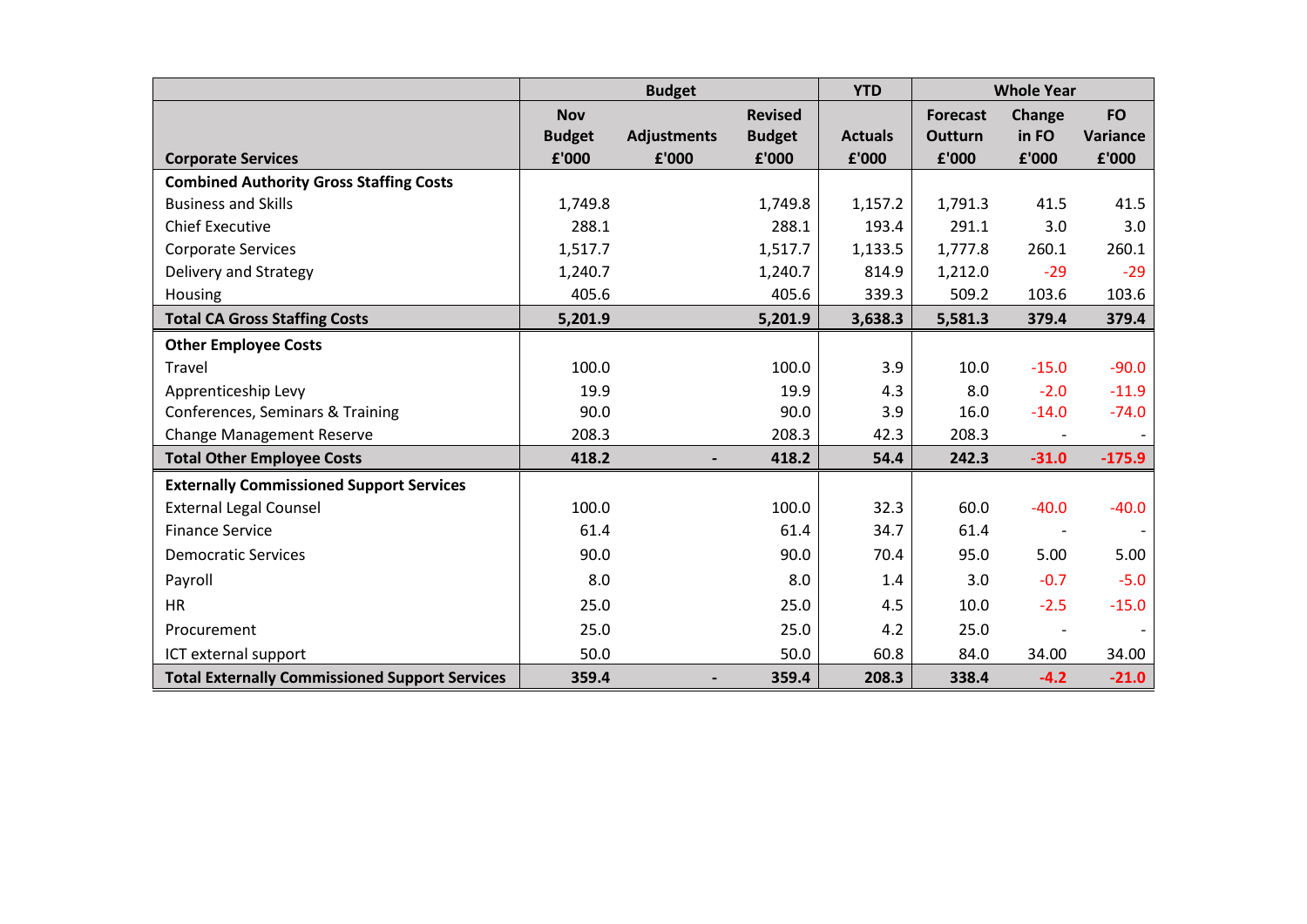|                                                     |               | <b>Budget</b>            | <b>YTD</b>     | <b>Whole Year</b> |                 |          |           |
|-----------------------------------------------------|---------------|--------------------------|----------------|-------------------|-----------------|----------|-----------|
|                                                     | <b>Nov</b>    |                          | <b>Revised</b> |                   | <b>Forecast</b> | Change   | <b>FO</b> |
|                                                     | <b>Budget</b> | <b>Adjustments</b>       | <b>Budget</b>  | <b>Actuals</b>    | <b>Outturn</b>  | in FO    | Variance  |
| <b>Corporate Overheads</b>                          | £'000         | £'000                    | £'000          | £'000             | £'000           | £'000    | £'000     |
| <b>Accommodation Costs</b>                          | 340.0         |                          | 340.0          | 244.6             | 254.0           | $-86.0$  | $-86.0$   |
| Software Licences, Mobile Phones cost               | 20.0          |                          | 20.0           | 11.6              | 21.0            | 1.0      | 1.0       |
| Communications                                      | 40.0          |                          | 40.0           | 26.7              | 40.0            |          |           |
| Website Development                                 | 38.4          |                          | 38.4           | 1.4               | 30.4            | $-8.0$   | $-8.0$    |
| <b>Recruitment Costs</b>                            | 40.0          |                          | 40.0           | 13.6              | 40.0            |          |           |
| Insurance                                           | 30.0          |                          | 30.0           | 32.2              | 32.3            |          | 2.3       |
| <b>Audit Costs</b>                                  | 85.0          |                          | 85.0           | 7.6               | 85.0            |          |           |
| Office running costs                                | 25.0          |                          | 25.0           | 10.9              | 15.0            | $-10.0$  | $-10.0$   |
| <b>Corporate Subscriptions</b>                      | 10.0          |                          | 10.0           | 30.8              | 31.0            | 21.0     | 21.0      |
| <b>Total Corporate Overheads</b>                    | 628.4         |                          | 628.4          | 379.5             | 548.7           | $-82.0$  | $-79.8$   |
| <b>Governance Costs</b>                             |               |                          |                |                   |                 |          |           |
| <b>Committee/Business Board Allowances</b>          | 144.0         |                          | 144.0          | 44.4              | 144.0           |          |           |
| Miscellaneous                                       | 20.0          |                          | 20.0           |                   | 20.0            |          |           |
| <b>Total Governance Costs</b>                       | 164.0         |                          | 164.0          | 44.4              | 164.0           |          |           |
| <b>Other Corporate Budgets</b>                      |               |                          |                |                   |                 |          |           |
| <b>COVID Pressures</b>                              | 120.0         |                          | 120.0          | 171.8             | 205.0           |          | 85.0      |
| <b>Capacity Funding</b>                             | 125.0         |                          | 125.0          |                   | 125.0           |          |           |
| Contribution to the A14 Upgrade                     | 89.0          |                          | 89.0           |                   | 89.0            |          |           |
| Interest Receivable on Investments                  | $-1,020.0$    |                          | $-1,020.0$     | $-536.3$          | $-732.0$        | $-6.0$   | 288.0     |
| <b>Total Other Corporate Budgets</b>                | $-686.0$      |                          | $-686.0$       | $-364.5$          | $-313.0$        | $-6.0$   | 373.0     |
| <b>Recharges to Ringfence Funded Projects</b>       |               |                          |                |                   |                 |          |           |
| <b>Directly Grant Funded Staff</b>                  | $-1,691.2$    |                          | $-1,691.2$     | $-965.3$          | $-2,017.0$      | $-325.8$ | $-325.8$  |
| <b>Directly Grant Funded Overheads</b>              | $-248.9$      |                          | $-248.9$       | $-125.7$          | $-263.6$        | $-14.7$  | $-14.7$   |
| <b>Total Recharges to Ringfence Funded Projects</b> | $-1,940.1$    | $\overline{\phantom{a}}$ | $-1,940.1$     | $-1,091.1$        | $-2,280.6$      | $-340.5$ | $-340.5$  |
| <b>Total Corporate Services Expenditure</b>         | 4,145.7       |                          | 4,145.7        | 2,869.4           | 4,281.1         | $-84.3$  | 135.3     |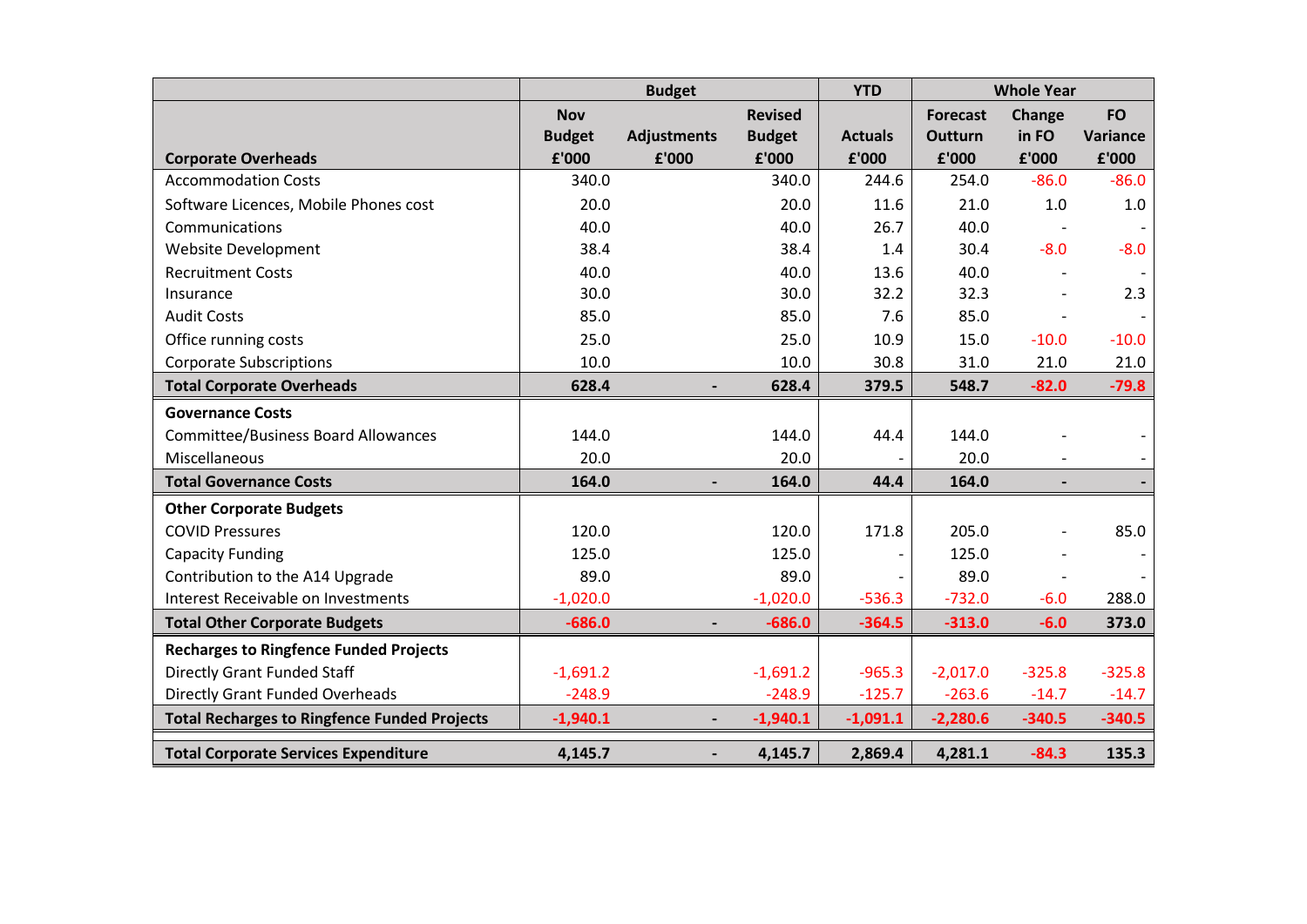|                                              |               | <b>Budget</b>            |                | <b>YTD</b>     |                 | <b>Whole Year</b>        |            |  |  |
|----------------------------------------------|---------------|--------------------------|----------------|----------------|-----------------|--------------------------|------------|--|--|
|                                              | <b>Nov</b>    |                          | <b>Revised</b> |                | <b>Forecast</b> | Change                   | <b>FO</b>  |  |  |
| <b>Business and Skills</b>                   | <b>Budget</b> | <b>Adjustments</b>       | <b>Budget</b>  | <b>Actuals</b> | Outturn         | in FO                    | Variance   |  |  |
| <b>AEB Devolution Programme</b>              | 11,646.3      | $\overline{\phantom{a}}$ | 11,646.3       | 8,134.6        | 10,709.0        | $-65.6$                  | $-937.3$   |  |  |
| AEB Innovation Fund - Revenue                | 336.7         |                          | 336.7          |                | 336.7           | $\overline{\phantom{a}}$ |            |  |  |
| <b>AEB Programme Costs</b>                   | 372.7         | 61.2                     | 433.9          | 168.5          | 402.3           | 29.6                     | $-31.6$    |  |  |
| Apprenticeship Levy Fund Pooling             | 76.2          | $\overline{\phantom{a}}$ | 76.2           | 33.8           | 40.4            | $-35.7$                  | $-35.7$    |  |  |
| <b>National Retraining Scheme</b>            | 65.1          |                          | 65.1           |                | 65.1            |                          |            |  |  |
| Marketing and Promotion of Services          | 95.0          | $\overline{\phantom{a}}$ | 95.0           | 12.9           | 86.0            | 11.0                     | $-9.0$     |  |  |
| Careers and Enterprise Company (CEC)         | 86.2          | $\blacksquare$           | 86.2           | 77.5           | 87.2            | 1.1                      | $1.1\,$    |  |  |
| Energy Hub                                   | 822.6         | $\overline{\phantom{a}}$ | 822.6          | 251.9          | 822.6           |                          |            |  |  |
| <b>EU Exit Funding</b>                       | 131.5         | 136.1                    | 267.6          | 125.1          | 267.6           | 136.1                    |            |  |  |
| Growth Hub                                   | 517.0         | $\blacksquare$           | 517.0          | 228.4          | 462.3           | $-54.7$                  | $-54.7$    |  |  |
| HAT Work Readiness Programme                 | 52.8          | $\blacksquare$           | 52.8           | 36.6           | 52.9            | 0.0                      | 0.0        |  |  |
| Health and Care Sector Work Academy          | 3,235.6       | $\overline{\phantom{a}}$ | 3,235.6        | 215.5          | 1,053.1         | $\overline{\phantom{m}}$ | $-2,182.5$ |  |  |
| <b>High Value Courses</b>                    | 153.8         | $-5.2$                   | 148.5          |                | 120.0           | $-33.8$                  | $-28.5$    |  |  |
| Integrated Insight & Evaluation Programme    | 189.0         | $\overline{\phantom{a}}$ | 189.0          | 135.7          | 189.0           | $\overline{\phantom{a}}$ |            |  |  |
| <b>LEP Capacity Funding</b>                  | 188.0         | $\blacksquare$           | 188.0          | 113.0          | 180.7           | $-7.3$                   | $-7.3$     |  |  |
| LIS Implementation                           | 176.3         | $\overline{\phantom{a}}$ | 176.3          | 70.8           | 176.0           | $-0.3$                   | $-0.3$     |  |  |
| <b>Local Growth Fund Costs</b>               | 400.0         |                          | 400.0          | 481.0          | 652.0           | 86.3                     | 252.0      |  |  |
| Market Town Implementation of Strategies     | 222.9         | $\overline{\phantom{a}}$ | 222.9          | 123.3          | 222.9           |                          |            |  |  |
| Peer Networks Programme                      | 210.0         |                          | 210.0          |                | 210.0           |                          |            |  |  |
| Rural Community Energy Fund (RCEF)           | 2,765.7       | $\qquad \qquad -$        | 2,765.7        | 224.6          | 2,765.7         |                          |            |  |  |
| <b>Sector Based Work Academies</b>           | 2,765.7       | $\overline{\phantom{a}}$ | 2,765.7        | 224.6          | 2,765.7         |                          |            |  |  |
| Skills Advisory Panel (SAP) (DfE)            | 152.0         | $-5.2$                   | 146.8          |                | 120.0           |                          | $-26.8$    |  |  |
| Skills Brokerage                             | 114.0         | $\overline{\phantom{a}}$ | 114.0          | 50.5           | 110.5           | $-3.5$                   | $-3.5$     |  |  |
| Skills Strategy Implementation               | 107.0         | $\overline{\phantom{a}}$ | 107.0          | 75.4           | 111.6           | 4.6                      | 4.6        |  |  |
| St Neots Masterplan                          | 120.5         | $\overline{\phantom{a}}$ | 120.5          | 28.9           | 118.2           | $-2.4$                   | $-2.4$     |  |  |
| Trade and Investment Programme               |               |                          |                |                |                 |                          |            |  |  |
| <b>EZ Funded Growth Company Contribution</b> | 254.1         |                          | 254.1          | 83.8           | 205.2           | $-49.0$                  | $-49.0$    |  |  |
| University of Peterborough                   | 4.2           |                          | 4.2            | 143.4          | 4.2             |                          |            |  |  |
| University of Peterborough - Legal Costs     | 150.0         | $\overline{\phantom{a}}$ | 150.0          | 172.0          | 150.0           |                          |            |  |  |
| <b>Total Business and Skills</b>             | 22,975.2      | 186.9                    | 23,162.1       | 11,012.1       | 20,051.0        | 61.4                     | $-3,111.1$ |  |  |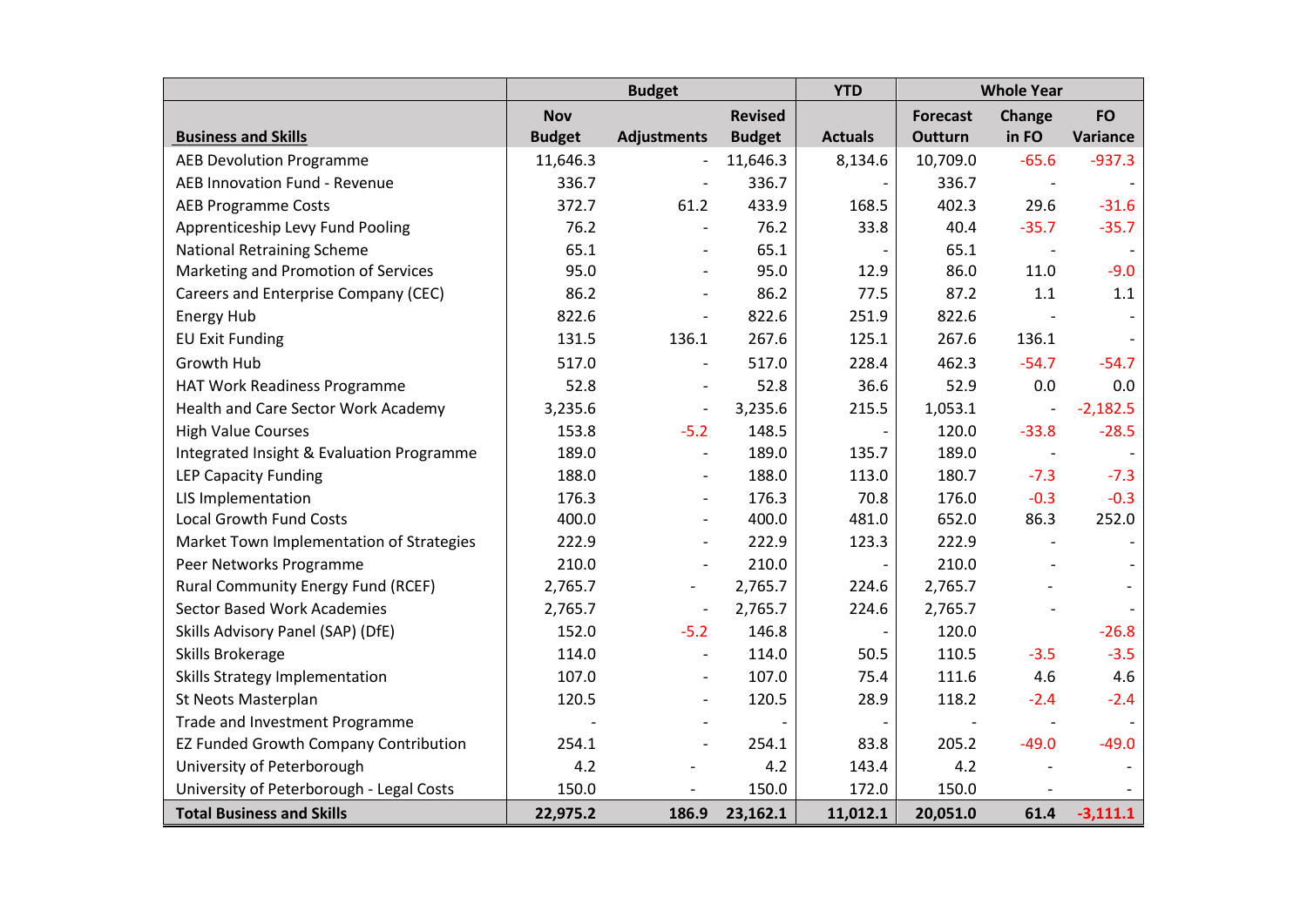|                                            |               | <b>Budget</b>            |                | <b>YTD</b>               |                 | <b>Whole Year</b>        |            |  |  |
|--------------------------------------------|---------------|--------------------------|----------------|--------------------------|-----------------|--------------------------|------------|--|--|
|                                            | <b>Nov</b>    |                          | <b>Revised</b> |                          | <b>Forecast</b> | Change                   | <b>FO</b>  |  |  |
| <b>Delivery and Strategy</b>               | <b>Budget</b> | <b>Adjustments</b>       | <b>Budget</b>  | <b>Actuals</b>           | Outturn         | in FO                    | Variance   |  |  |
| A10 Dualling SOBC                          | 297.1         |                          | 297.1          | 180.5                    | 185.1           | $\overline{\phantom{a}}$ | $-112.0$   |  |  |
| A141 Huntingdon SOBC                       | 350.0         |                          | 350.0          | 26.0                     | 146.0           | $-104.0$                 | $-204.0$   |  |  |
| Additional Home to School Transport Grants | 1,055.5       |                          | 1,055.5        |                          | 1,055.5         |                          |            |  |  |
| <b>Bus Review Implementation</b>           | 1,844.0       |                          | 1,844.0        | 274.1                    | 600.0           | $-1,244.0$               | $-1,244.0$ |  |  |
| <b>Bus Service Subsidisation</b>           | 245.0         |                          | 245.0          |                          | 245.0           |                          |            |  |  |
| CAM Metro OBC                              | 1,356.4       |                          | 1,356.4        | 1,425.1                  | 1,425.1         | 68.7                     | 68.7       |  |  |
| <b>CAM Metro SPV</b>                       |               |                          |                | $\overline{\phantom{a}}$ |                 |                          |            |  |  |
| <b>CAM Innovation Company</b>              | 6,915.2       |                          | 6,915.2        | 3,935.1                  | 6,846.5         | $-68.7$                  | $-68.7$    |  |  |
| Climate Change                             | 125.0         |                          | 125.0          | 14.5                     | 125.0           |                          |            |  |  |
| <b>COVID Bus Service Support Grant</b>     | 439.5         |                          | 439.5          | 374.0                    | 439.5           |                          |            |  |  |
| <b>Land Commission</b>                     | 40.0          |                          | 40.0           |                          | 40.0            |                          |            |  |  |
| Monitoring and Evaluation Framework        | 168.7         |                          | 168.7          | 112.5                    | 168.7           |                          |            |  |  |
| Non-Statutory Spatial Framework (Phase 2)  | 71.4          |                          | 71.4           | 27.5                     | 71.4            |                          |            |  |  |
| <b>Public Service Reform</b>               | 75.0          |                          | 75.0           | 37.3                     | 37.3            | $-0.9$                   | $-37.7$    |  |  |
| <b>Schemes and Studies</b>                 | 100.0         | $\overline{\phantom{a}}$ | 100.0          | 27.5                     | 100.0           |                          |            |  |  |
| <b>Sustainable Travel</b>                  | 150.0         |                          | 150.0          | 60.9                     | 150.0           |                          |            |  |  |
| <b>Transport Levy</b>                      | 12,347.6      | $\overline{\phantom{a}}$ | 12,347.6       | 8,232.0                  | 12,347.6        |                          |            |  |  |
| <b>Total Delivery and Strategy</b>         | 25,580.4      |                          | 25,580.4       | 14,726.8                 | 23,982.7        | $-1,348.9$               | $-1,597.7$ |  |  |
|                                            |               |                          |                |                          |                 |                          |            |  |  |
| <b>Housing</b>                             |               |                          |                |                          |                 |                          |            |  |  |
| CLT and £100k Homes                        | 83.4          |                          | 83.4           | 73.4                     | 83.4            |                          |            |  |  |
| Garden Villages                            | 696.2         |                          | 696.2          | 60.0                     | 696.2           |                          |            |  |  |
| <b>Total Housing</b>                       | 779.6         |                          | 779.6          | 133.4                    | 779.6           |                          |            |  |  |
| <b>Total Workstream Expenditure</b>        | 49,335.2      | 186.9                    | 49,522.1       | 25,872.3                 | 44,813.4        | $-1,287.5$               | $-4,708.7$ |  |  |
|                                            |               |                          |                |                          |                 |                          |            |  |  |
| <b>Total Revenue Expenditure</b>           | 53,947.8      | 186.9                    | 54,134.6       | 29,017.7                 | 49,526.3        | $-1,406.7$               | $-4,608.4$ |  |  |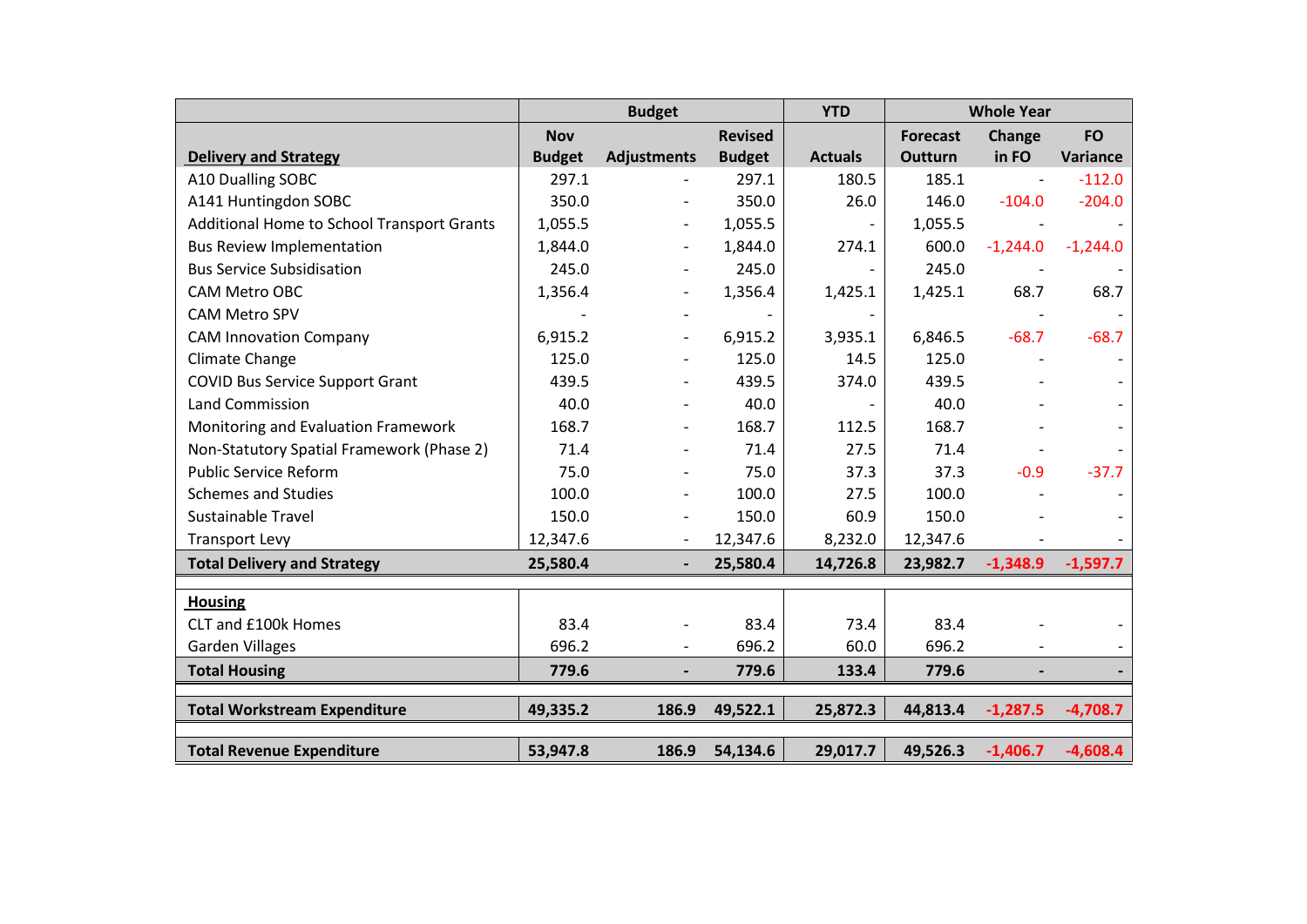#### **20-21 approved budget 20-21 actuals 20-21 variance to budget 20-21 Forecast Spend Forecast Slippage Forecast Over-spend Change to Example 20 Aproxime 20 Aproxime 20 Aproxime 20 Aproxime 20 Aproxime 20 Aproxime 20 Aproxime 20 Aproxime 20 Aproxime 20 Aproxime 20 Aproxime 20 Aproxime 20 Aproxime 20 Aproxime 20 Aproxime 20 Aproxime 20 Aproxime 20 Aproxi Business and Skills** £'000 £'000 £'000 £'000 £'000 £'000 £'000 AEB Innovation Fund 324 - 324 324 - - - Aerotron Relocation 2012 12:00 12:00 12:00 13:00 14:00 14:00 14:00 14:00 14:00 14:00 14:00 14:00 14:00 14:00 14:00 14:00 14:00 14:00 14:00 14:00 14:00 14:00 14:00 14:00 14:00 14:00 14:00 14:00 14:00 14:00 14:00 14:00 14:00 Ascendal New Technology Accelerator (Equity)  $\begin{array}{ccc} | & 965 | & - \end{array}$  965 965 965 Cambridge Biomedical MO Building  $\overline{3,000}$   $\overline{3,000}$   $\overline{3,000}$   $\overline{3,000}$   $\overline{3,000}$   $\overline{3,000}$   $\overline{3,000}$  Cambridge City Centre 710 - 710 710 - - - CRC Construction and Digital Refurbishment  $2,500$  |  $2,500$  |  $2,500$  COVID and Capital Growth Grant Scheme 5,994 3,605 2,389 5,994 - - - COVID micro-grants scheme 500 461 39 496 - -4 -4 Eastern Agritech Initiative 1,696 189 1,507 1,507 1,596 -100 Endurance Estates 2,400 - 2,400 - - -2,400 - Hauxton House Redevelopment 1 1 216 216 216 - 216 216 Haverhill Epicentre 1,163 1,163 1,163 - 1,163 - 1,163 - 1,163 - 1,163 - 1,163 - 1,163 - 1,163 - 1,163 - 1,163 - 1,163 - 1,163 - 1,163 - 1,163 - 1,163 - 1,163 - 1,163 - 1,163 - 1,163 - 1,163 - 1,163 - 1,163 - 1,163 - 1,163 Illumina Accelerator 1,000 | 1,000 | 200 | 200 | 700 | 700 | 300 | 300 | March Adult Education 400 - 400 400 - - - Market Town Master Plan Implementation 500 - 500 - -500 - -500 Metalcraft (Advanced Manufacturing)  $\begin{array}{ccc} \hline \text{M} & 3,160 & - & 3,160 \end{array}$  3,160 NIAB - Agri-Tech Start Up Incubator 1 2.442 | 2.442 | 1.392 1.050 | 2.442 NIAB - Hasse Fen 600 336 263 600 - - - Peterborough City Centre 200 200 - 200 Beterborough City Centre 300 | 200 | 200 | 200 | 200 | 200 | 200 | 200 | Photocentric 2000 - 1,875 - 1,875 - 1,875 - 1,875 - 1,875 - 1,875 - 1,875 - 1,875 - 1,875 - 1,875 - 1,875 - 1, Small Grants Programme  $\sim$  6 -  $\sim$  -6 6 - 6 6 - 6 6 - 6 6 - 6 6 - 6 6 - 6 - 6 6 - 6 6 - 6 - 6 - 6 - 6 - 6 - 6 - 6 - 6 - 6 - 6 - 6 - 6 - 6 - 6 - 6 - 6 - 6 - 6 - 6 - 6 - 6 - 6 - 6 - 6 - 6 - 6 - 6 - 6 - 6 - 6 - 6 - 6 - 6 - Smart Manufacturing Association The Control of the Control of the Control of the Control of the Control of the C South Fen Business Park 997 - 997 997 - - - St Neots Masterplan Capital (B&S) 386 | 386 | - - | -386 | -386 Start Codon (Equity) 3,342 640 2,702 3,342 - - - The Growth Service Company The Growth Service Company 1 5,407 | 5,407 | 5,407 | 5,407 TTP Incubator 1 1,332 968 2,300 - 1,332 TWI - Innovation Ecosystem 1,230 1,230 1,206 1,230 University of Peterborough - Business Case/Phase 1  $\vert$  12,300  $\vert$  748 11,552 12,300 University of Peterborough - LGF investment  $\begin{array}{ccc} 1 & 12,500 & - & 12,500 \end{array}$  12,500 University of Peterborough Phase 2  $\overline{2,300}$   $\overline{2,300}$   $\overline{2,300}$   $\overline{2,300}$   $\overline{2,300}$   $\overline{2,300}$   $\overline{2,300}$ West Cambs Innovation Park 1, 1990 1 1 2,000 - 3,000 1 3,000 3,000 3,000 1 3,000 3,000 1 3,000 1 3,000 1 3,000  **Total Business and Skills 11,199 80,569 11,199 69,370 69,579 <b>69,579 69,000 13,090 13,090**

## Appendix 2 – Capital Expenditure to 30<sup>th</sup> November 2020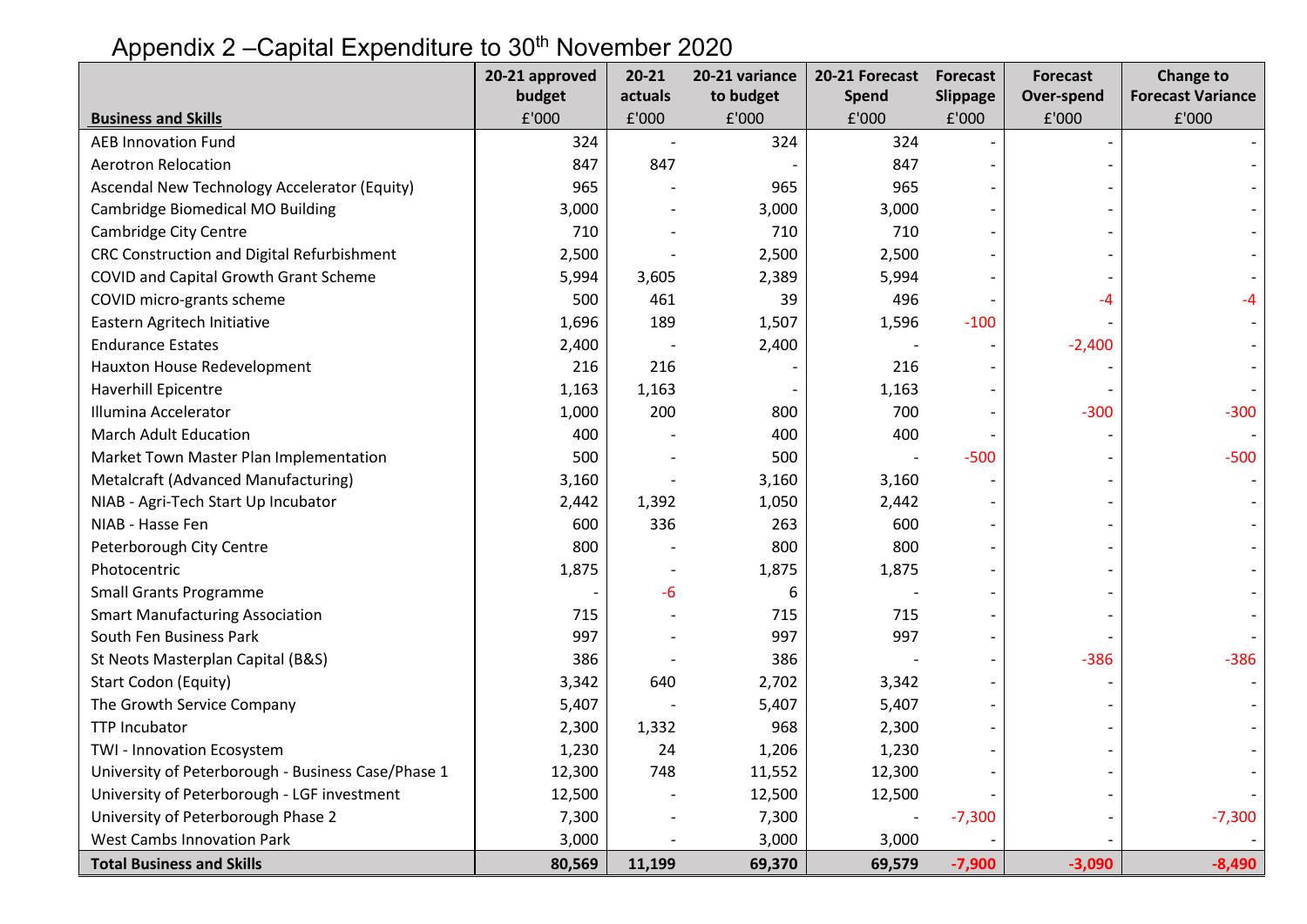|                                                            | $20 - 21$ |           | $20 - 21$      | $20 - 21$       |                 |                       | <b>Change to</b> |
|------------------------------------------------------------|-----------|-----------|----------------|-----------------|-----------------|-----------------------|------------------|
|                                                            | approved  | $20 - 21$ | variance to    | <b>Forecast</b> | <b>Forecast</b> | <b>Forecast Over-</b> | <b>Forecast</b>  |
|                                                            | budget    | actuals   | budget         | Spend           | Slippage        | spend                 | Variance         |
| <b>Delivery and Strategy</b>                               | £'000     | £'000     | £'000          | £'000           | £'000           | £'000                 | £'000            |
| A10 Dualling                                               | 500       |           | 500            | 500             |                 |                       |                  |
| A1260 Nene Parkway Junction 15                             | 654       | 35        | 618            | 446             | $-208$          |                       | $-208$           |
| A1260 Nene Parkway Junction 32/3                           | 517       | 65        | 452            | 412             | $-105$          |                       | $-105$           |
| A141 capacity enhancements                                 | 978       | 133       | 845            | 150             |                 | $-828$                | $-828$           |
| A16 Norwood Dualling                                       | 61        | 59        | $\overline{2}$ | 61              |                 |                       |                  |
| A47 Dualling                                               | 40        | 53        | $-13$          | 53              |                 | 13                    |                  |
| A505 Corridor                                              | 422       | 229       | 193            | 250             |                 | $-172$                | $-22$            |
| A605 Oundle Rd Widening - Alwalton-Lynch Wood              | 793       | 781       | 12             | 781             |                 | $-12$                 | $-12$            |
| A605 Stanground - Whittlesea                               | 1,110     | 113       | 997            | 1,110           |                 |                       |                  |
| Active Travel Grant payments to Highways Authorities       | 2,942     | 2,942     |                | 2,942           |                 |                       |                  |
| CAM Delivery to OBC                                        |           |           |                |                 |                 |                       |                  |
| <b>CAM FBC Preperation</b>                                 |           |           |                |                 |                 |                       |                  |
| CAM Innovation Company Set up                              | 1,995     |           | 1,995          | 1,995           |                 |                       |                  |
| Cambridge South Station                                    | 385       |           | 385            | 385             |                 |                       |                  |
| Coldhams Lane roundabout improvements                      | 409       | 120       | 289            | 150             | $-259$          |                       | $-259$           |
| Digital Connectivity Infrastructure Programme              | 1,940     | 384       | 1,556          | 1,295           |                 | $-645$                |                  |
| Ely Area Capacity Enhancements                             | 2,163     | 555       | 1,609          | 2,163           |                 |                       |                  |
| Fengate Access Study - Eastern Industries Access - Phase 1 | 614       | 53        | 561            | 614             |                 |                       | 540              |
| Fengate Access Study - Eastern Industries Access - Phase 2 | 147       | 144       | 3              | 147             |                 |                       |                  |
| Highways Maintenance (with PCC and CCC)                    | 23,080    | 23,080    | 0              | 23,080          |                 |                       |                  |
| King's Dyke                                                | 8,620     | 5,226     | 3,394          | 10,399          | 1,780           |                       | 1,039            |
| Lancaster Way                                              | 2,633     | 633       | 2,000          | 2,633           |                 |                       |                  |
| M11 Junction 8                                             |           |           |                |                 |                 |                       |                  |
| March Junction Improvements                                | 2,637     | 202       | 2,435          | 1,100           | $-1,537$        |                       | $-637$           |
| Pothole and Challenge Funds                                | 12,554    | 12,554    |                | 12,554          |                 |                       |                  |
| Regeneration of Fenland Railway Stations                   | 1,708     | 415       | 1,292          | 930             | $-778$          | $-0$                  | $-778$           |
| Soham Station                                              | 5,737     | 2,046     | 3,691          | 5,600           |                 | $-137$                | $-20$            |
| St Neots Masterplan Capital (D&S)                          |           |           |                |                 |                 |                       |                  |
| <b>Wisbech Access Strategy</b>                             | 5,494     | 583       | 4,912          | 3,800           | $-1,694$        |                       | $-1,694$         |
| Wisbech Rail                                               | 341       | 319       | 22             | 341             |                 |                       |                  |
| <b>Total Delivery and Strategy</b>                         | 78,475    | 50,726    | 27,749         | 73,893          | $-2,801$        | $-1,781$              | $-2,984$         |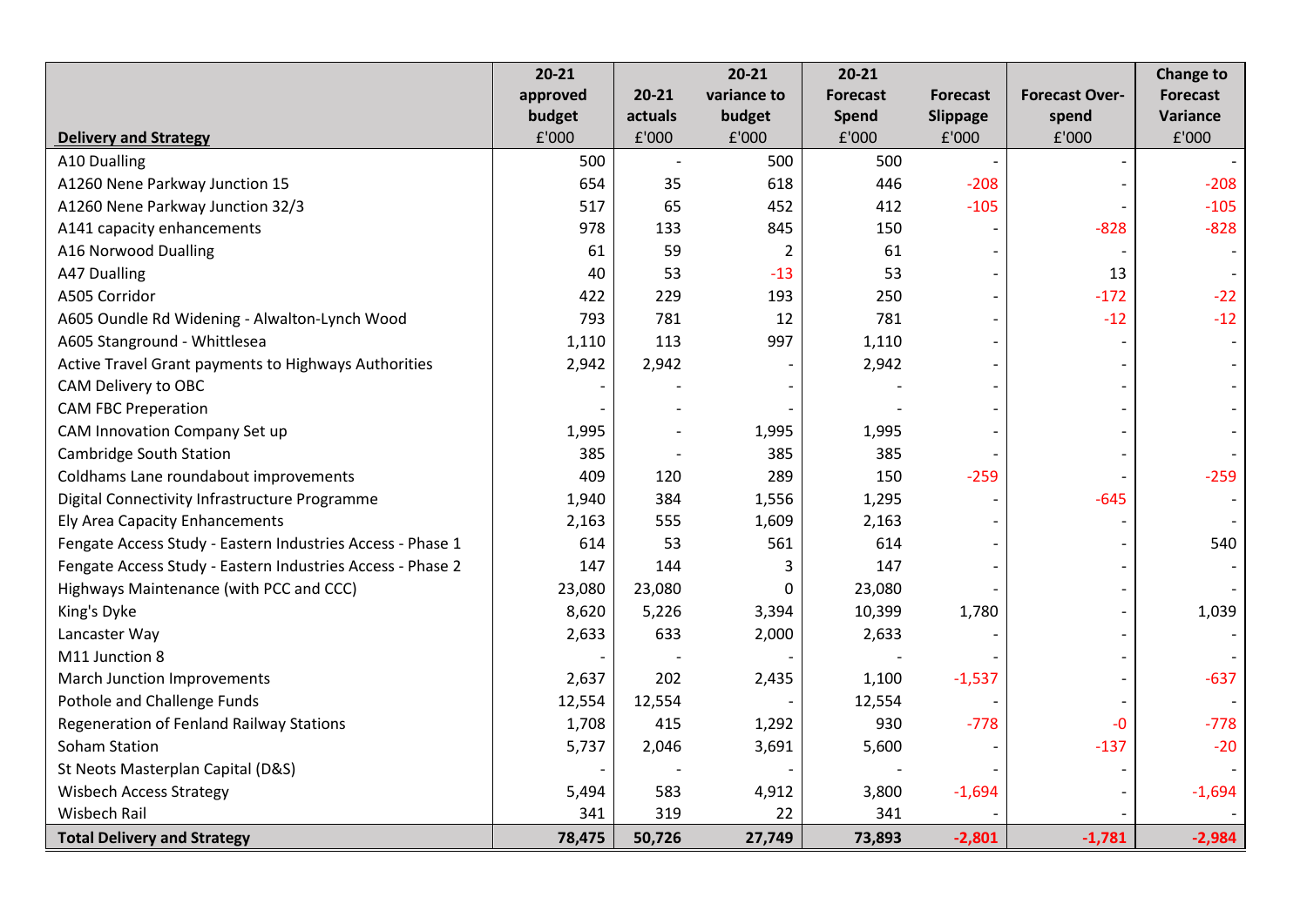|                                         | $20 - 21$          | $20 - 21$ | $20 - 21$<br>variance to | $20 - 21$                       |                                    | <b>Forecast Over-</b> |                                       |
|-----------------------------------------|--------------------|-----------|--------------------------|---------------------------------|------------------------------------|-----------------------|---------------------------------------|
|                                         | approved<br>budget | actuals   | budget                   | <b>Forecast</b><br><b>Spend</b> | <b>Forecast</b><br><b>Slippage</b> | spend                 | <b>Change to Forecast</b><br>Variance |
| <b>Housing</b>                          | £'000              | £'000     | £'000                    | £'000                           | £'000                              | £'000                 | £'000                                 |
| <b>Cambridge City Housing Programme</b> | 20,564             | 2,390     | 18,173                   | 10,282                          |                                    | $-10,282$             |                                       |
| Affordable Housing Grant Programme      | 23,346             | 3,656     | 19,690                   | 23,346                          |                                    |                       |                                       |
| Housing Investment Fund - contracted    | 5,205              | 3,483     | 1,722                    | 5,205                           |                                    |                       |                                       |
| <b>Total Housing</b>                    | 49,115             | 9,529     | 39,586                   | 38,833                          |                                    | $-10,282$             |                                       |
|                                         |                    |           |                          |                                 |                                    |                       |                                       |
|                                         |                    |           |                          |                                 |                                    |                       |                                       |
|                                         | $20 - 21$          |           | $20 - 21$                | $20 - 21$                       |                                    |                       |                                       |
|                                         | approved           | $20 - 21$ | variance to              | <b>Forecast</b>                 | <b>Forecast</b>                    | <b>Forecast Over-</b> | <b>Change to Forecast</b>             |
|                                         | budget             | actuals   | budget                   | <b>Spend</b>                    | <b>Slippage</b>                    | spend                 | <b>Variance</b>                       |
| <b>Corporate Services</b>               | £'000              | £'000     | £'000                    | £'000                           | £'000                              | £'000                 | £'000                                 |
| Investment in Finance System            |                    |           |                          |                                 |                                    |                       |                                       |
| <b>Total Corporate Services</b>         |                    |           |                          |                                 |                                    |                       |                                       |
|                                         |                    |           |                          |                                 |                                    |                       |                                       |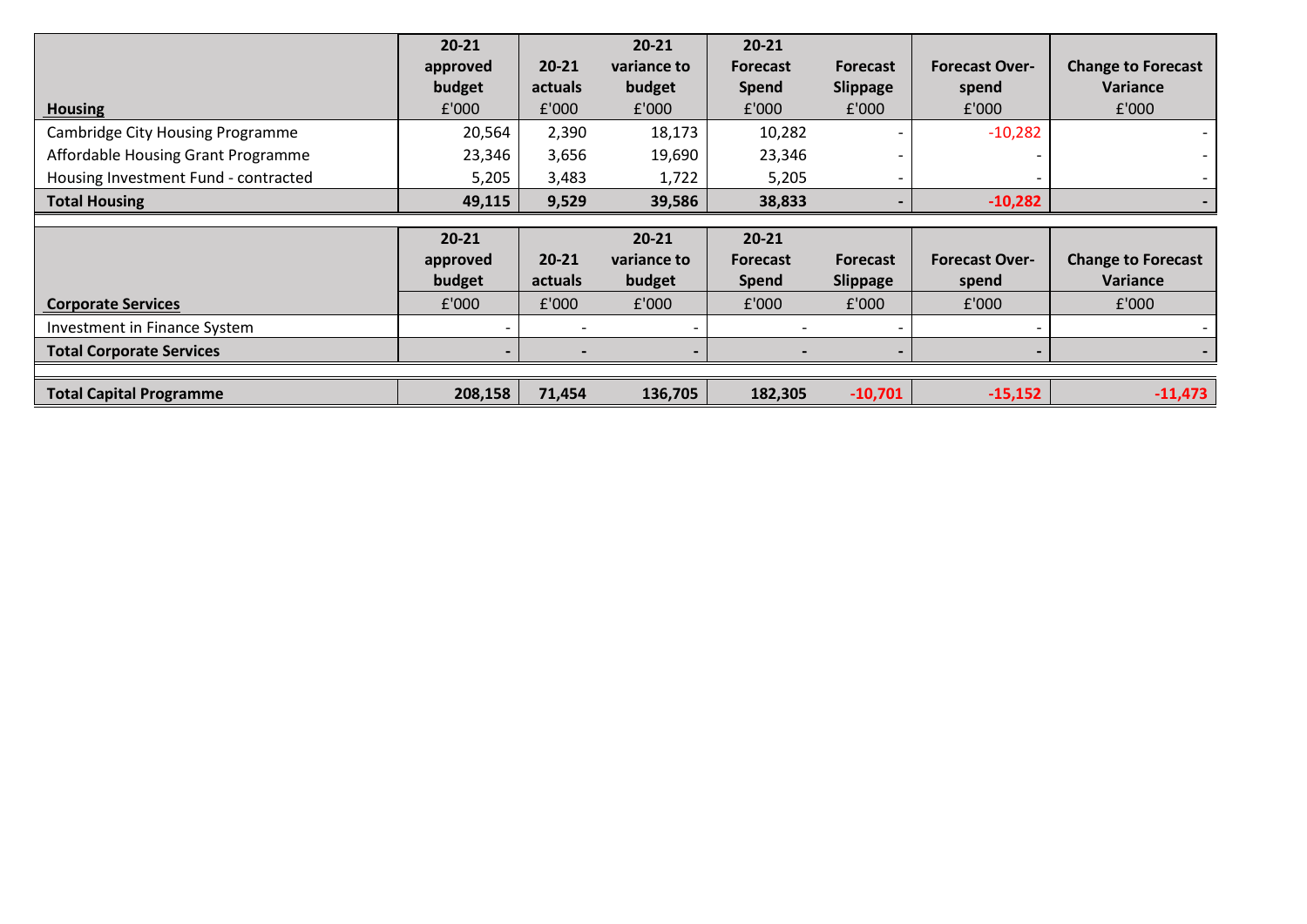## Appendix 3: Capital Programme

|                                                    |         |       | <b>Approved to Spend Budgets</b> |       | <b>Total approved</b> |         |       | <b>Subject to Approval budget</b> |       | <b>Total project</b> |
|----------------------------------------------------|---------|-------|----------------------------------|-------|-----------------------|---------|-------|-----------------------------------|-------|----------------------|
|                                                    | 2020-21 |       | 2021-22 2022-23 2023-24          |       | spend                 | 2020-21 |       | 2021-22 2022-23 2023-24           |       | budgets              |
| <b>Business and Skills</b>                         | £'000   | £'000 | £'000                            | £'000 | £'000                 | £'000   | £'000 | £'000                             | £'000 | £'000                |
| <b>AEB Innovation Fund</b>                         | 324     |       |                                  |       | 324                   |         |       |                                   |       | 324                  |
| <b>Aerotron Relocation</b>                         | 847     |       |                                  |       | 847                   |         |       |                                   |       | 847                  |
| Ascendal New Technology Accelerator (Equity)       | 965     |       |                                  |       | 965                   |         |       |                                   |       | 965                  |
| Cambridge Biomedical MO Building                   | 3,000   |       |                                  |       | 3,000                 |         |       |                                   |       | 3,000                |
| Cambridge City Centre                              | 710     |       |                                  |       | 710                   |         |       |                                   |       | 710                  |
| CRC Construction and Digital Refurbishment         | 2,500   |       |                                  |       | 2,500                 |         |       |                                   |       | 2,500                |
| COVID and Capital Growth Grant Scheme              | 5,994   |       |                                  |       | 5,994                 |         |       |                                   |       | 5,994                |
| COVID micro-grants scheme                          | 500     |       |                                  |       | 500                   |         |       |                                   |       | 500                  |
| Eastern Agritech Initiative                        | 1,696   |       |                                  |       | 1,696                 |         |       |                                   |       | 1,696                |
| <b>Endurance Estates</b>                           | 2,400   |       |                                  |       | 2,400                 |         |       |                                   |       | 2,400                |
| Hauxton House Redevelopment                        | 216     |       |                                  |       | 216                   |         |       |                                   |       | 216                  |
| <b>Haverhill Epicentre</b>                         | 1,163   |       |                                  |       | 1,163                 |         |       |                                   |       | 1,163                |
| Illumina Accelerator                               | 1,000   |       |                                  |       | 1,000                 |         |       |                                   |       | 1,000                |
| <b>March Adult Education</b>                       | 400     |       |                                  |       | 400                   |         |       |                                   |       | 400                  |
| Market Town Master Plan Implementation             | 500     |       |                                  |       | 500                   | 5,000   | 2,500 | 2,000                             |       | 10,000               |
| Metalcraft (Advanced Manufacturing)                | 3,160   |       |                                  |       | 3,160                 |         |       |                                   |       | 3,160                |
| NIAB - Agri-Tech Start Up Incubator                | 2,442   |       |                                  |       | 2,442                 |         |       |                                   |       | 2,442                |
| NIAB - Hasse Fen                                   | 600     |       |                                  |       | 600                   |         |       |                                   |       | 600                  |
| Peterborough City Centre                           | 800     |       |                                  |       | 800                   |         |       |                                   |       | 800                  |
| Photocentric                                       | 1,875   |       |                                  |       | 1,875                 |         |       |                                   |       | 1,875                |
| <b>Smart Manufacturing Association</b>             | 715     |       |                                  |       | 715                   |         |       |                                   |       | 715                  |
| South Fen Business Park                            | 997     |       |                                  |       | 997                   |         |       |                                   |       | 997                  |
| St Neots Masterplan Capital (B&S)                  | 386     |       |                                  |       | 386                   | 3,100   |       |                                   |       | 3,486                |
| Start Codon (Equity)                               | 3,342   |       |                                  |       | 3,342                 |         |       |                                   |       | 3,342                |
| The Growth Service Company                         | 5,407   | 2,043 |                                  |       | 7,450                 |         |       |                                   |       | 7,450                |
| <b>TTP Incubator</b>                               | 2,300   |       |                                  |       | 2,300                 |         |       |                                   |       | 2,300                |
| TWI - Innovation Ecosystem                         | 1,230   |       |                                  |       | 1,230                 |         |       |                                   |       | 1,230                |
| University of Peterborough - Business Case/Phase 1 | 12,300  |       |                                  |       | 12,300                |         |       |                                   |       | 12,300               |
| University of Peterborough - LGF investment        | 12,500  |       |                                  |       | 12,500                |         |       |                                   |       | 12,500               |
| University of Peterborough Phase 2                 | 7,300   | 6,996 |                                  |       | 14,296                |         |       |                                   |       | 14,296               |
| <b>West Cambs Innovation Park</b>                  | 3,000   |       |                                  |       | 3,000                 |         |       |                                   |       | 3,000                |
| <b>Total Business and Skills</b>                   | 80,569  | 9,039 |                                  |       | 89,608                | 8,100   | 2,500 | 2,000                             |       | 102,208              |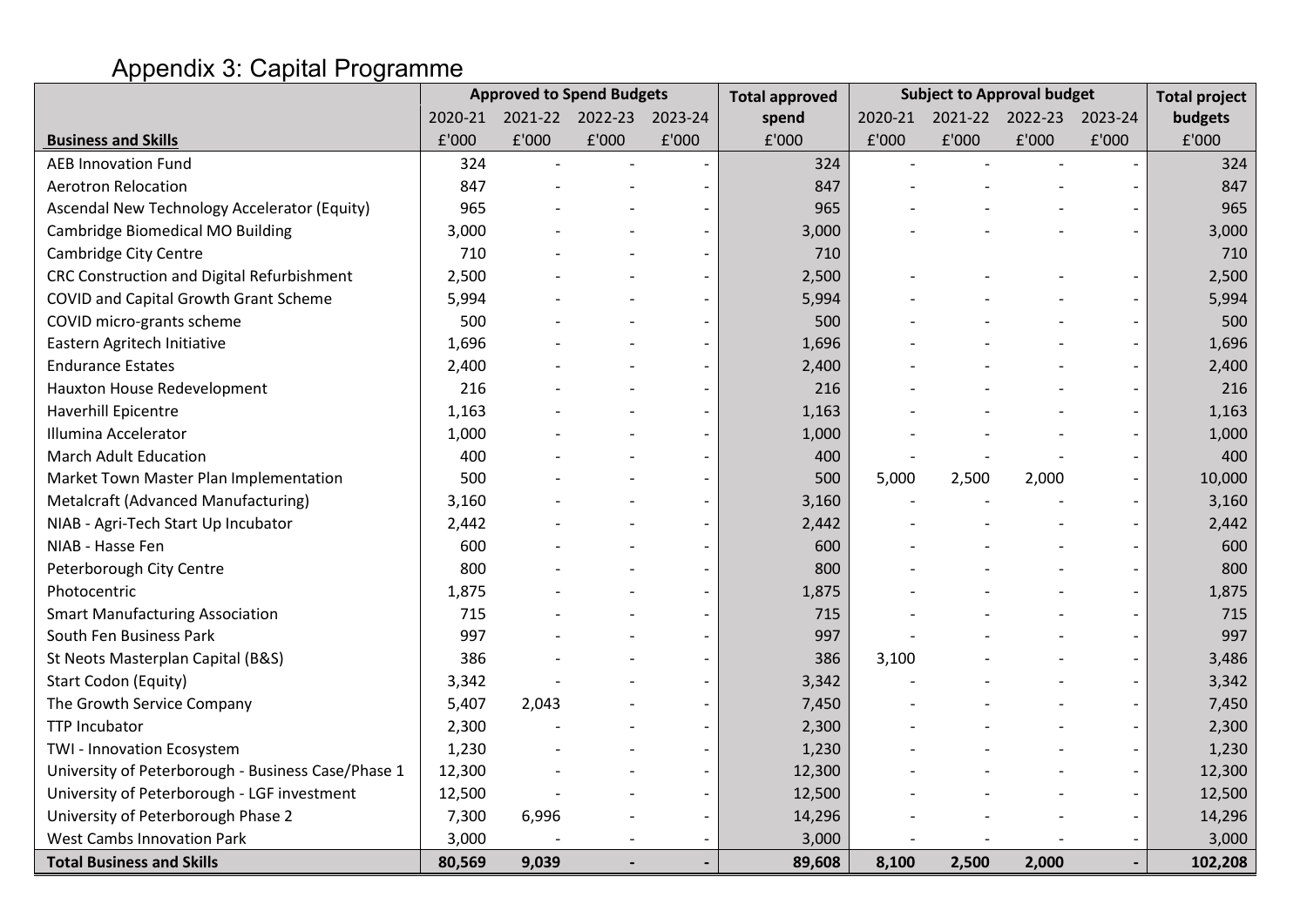|                                                      | <b>Approved to Spend Budgets</b> |         | <b>Total</b> | <b>Subject to Approval budget</b> |             |                          | <b>Total</b> |         |                          |         |
|------------------------------------------------------|----------------------------------|---------|--------------|-----------------------------------|-------------|--------------------------|--------------|---------|--------------------------|---------|
|                                                      |                                  |         |              |                                   | approved to |                          |              |         |                          | project |
|                                                      | 2020-21                          | 2021-22 | 2022-23      | 2023-24                           | spend       | 2020-21                  | 2021-22      | 2022-23 | 2023-24                  | budgets |
| <b>Delivery and Strategy</b>                         | £'000                            | £'000   | £'000        | £'000                             | £'000       | £'000                    | £'000        | £'000   | £'000                    | £'000   |
| A10 Dualling                                         | 500                              | 1,500   |              |                                   | 2,000       |                          |              |         |                          | 2,000   |
| A1260 Nene Parkway Junction 15                       | 654                              |         |              |                                   | 654         |                          | 7,755        |         | $\overline{a}$           | 8,408   |
| A1260 Nene Parkway Junction 32/3                     | 517                              |         |              |                                   | 517         | 4,030                    | 3,500        |         |                          | 8,047   |
| A141 capacity enhancements                           | 978                              |         |              | $\overline{\phantom{a}}$          | 978         | $\overline{\phantom{a}}$ | 650          | 5,000   | 3,000                    | 9,628   |
| A16 Norwood Dualling                                 | 61                               | 630     |              |                                   | 691         |                          | 420          | 12,000  |                          | 13,111  |
| A47 Dualling                                         | 40                               |         |              |                                   | 40          |                          |              |         | $\overline{a}$           | 40      |
| A505 Corridor                                        | 422                              |         |              |                                   | 422         |                          |              |         |                          | 422     |
| A605 Oundle Rd Widening - Alwalton-Lynch Wood        | 793                              |         |              |                                   | 793         |                          |              |         |                          | 793     |
| A605 Stanground - Whittlesea                         | 1,110                            |         |              |                                   | 1,110       |                          |              |         | $\overline{\phantom{a}}$ | 1,110   |
| Active Travel Grant payments to Highways Authorities | 2,942                            |         |              |                                   | 2,942       |                          |              |         | $\overline{a}$           | 2,942   |
| CAM Delivery to OBC                                  |                                  |         |              |                                   |             |                          | 5,000        | 5,000   | 5,000                    | 15,000  |
| <b>CAM FBC Preperation</b>                           |                                  |         |              |                                   |             |                          |              | 1,500   | 1,500                    | 3,000   |
| CAM Innovation Company Set up                        | 1,995                            |         |              |                                   | 1,995       |                          | 1,000        |         |                          | 2,995   |
| Cambridge South Station                              | 385                              |         |              |                                   | 385         |                          |              |         | $\overline{\phantom{a}}$ | 385     |
| Coldhams Lane roundabout improvements                | 409                              |         |              |                                   | 409         | 700                      | 1,500        |         | $\overline{\phantom{a}}$ | 2,609   |
| Digital Connectivity Infrastructure Programme        | 1,940                            |         |              |                                   | 1,940       | $\overline{\phantom{a}}$ | 1,868        |         | $\overline{\phantom{m}}$ | 3,808   |
| Ely Area Capacity Enhancements                       | 2,163                            |         |              |                                   | 2,163       |                          |              |         |                          | 2,163   |
| Fengate Access Study-Eastern Industries Access-Ph 1  | 614                              |         |              |                                   | 614         | 730                      | 4,890        |         | $\overline{\phantom{a}}$ | 6,234   |
| Fengate Access Study-Eastern Industries Access-Ph 2  | 147                              |         |              |                                   | 147         | 120                      | 700          | 1,280   | $\overline{\phantom{a}}$ | 2,247   |
| Highways Maintenance (with PCC and CCC)              | 23,080                           | 23,080  | 23,080       | 23,080                            | 69,240      | $\overline{\phantom{a}}$ |              |         | $\overline{\phantom{a}}$ | 92,320  |
| King's Dyke                                          | 8,620                            | 9,087   |              |                                   | 17,707      | 2,100                    |              |         |                          | 19,807  |
| Lancaster Way                                        | 2,633                            |         |              |                                   | 2,633       | 1,168                    |              |         | $\overline{\phantom{a}}$ | 3,802   |
| M11 Junction 8                                       |                                  |         |              |                                   |             | $\overline{\phantom{a}}$ |              |         | $\overline{\phantom{a}}$ |         |
| <b>March Junction Improvements</b>                   | 2,637                            |         |              |                                   | 2,637       | 2,298                    | 1,550        |         | $\overline{\phantom{a}}$ | 6,485   |
| Pothole and Challenge Funds                          | 12,554                           |         |              |                                   | 12,554      |                          |              |         | $\overline{\phantom{m}}$ | 12,554  |
| Regeneration of Fenland Railway Stations             | 1,708                            |         |              |                                   | 1,708       |                          | 733          |         | $\overline{\phantom{a}}$ | 2,440   |
| Soham Station                                        | 5,737                            | 13,104  | 897          |                                   | 19,737      |                          |              |         |                          | 19,737  |
| St Neots Masterplan Capital (D&S)                    |                                  |         |              |                                   |             |                          |              |         |                          |         |
| <b>Wisbech Access Strategy</b>                       | 5,494                            |         |              |                                   | 5,494       | 930                      | 3,000        |         |                          | 9,424   |
| <b>Wisbech Rail</b>                                  | 341                              |         |              |                                   | 341         | 988                      | 2,000        | 3,000   | 5,000                    | 11,329  |
| <b>Total Delivery and Strategy</b>                   | 78,475                           | 47,400  | 23,977       | 23,080                            | 172,932     | 13,064                   | 34,565       | 27,780  | 14,500                   | 262,841 |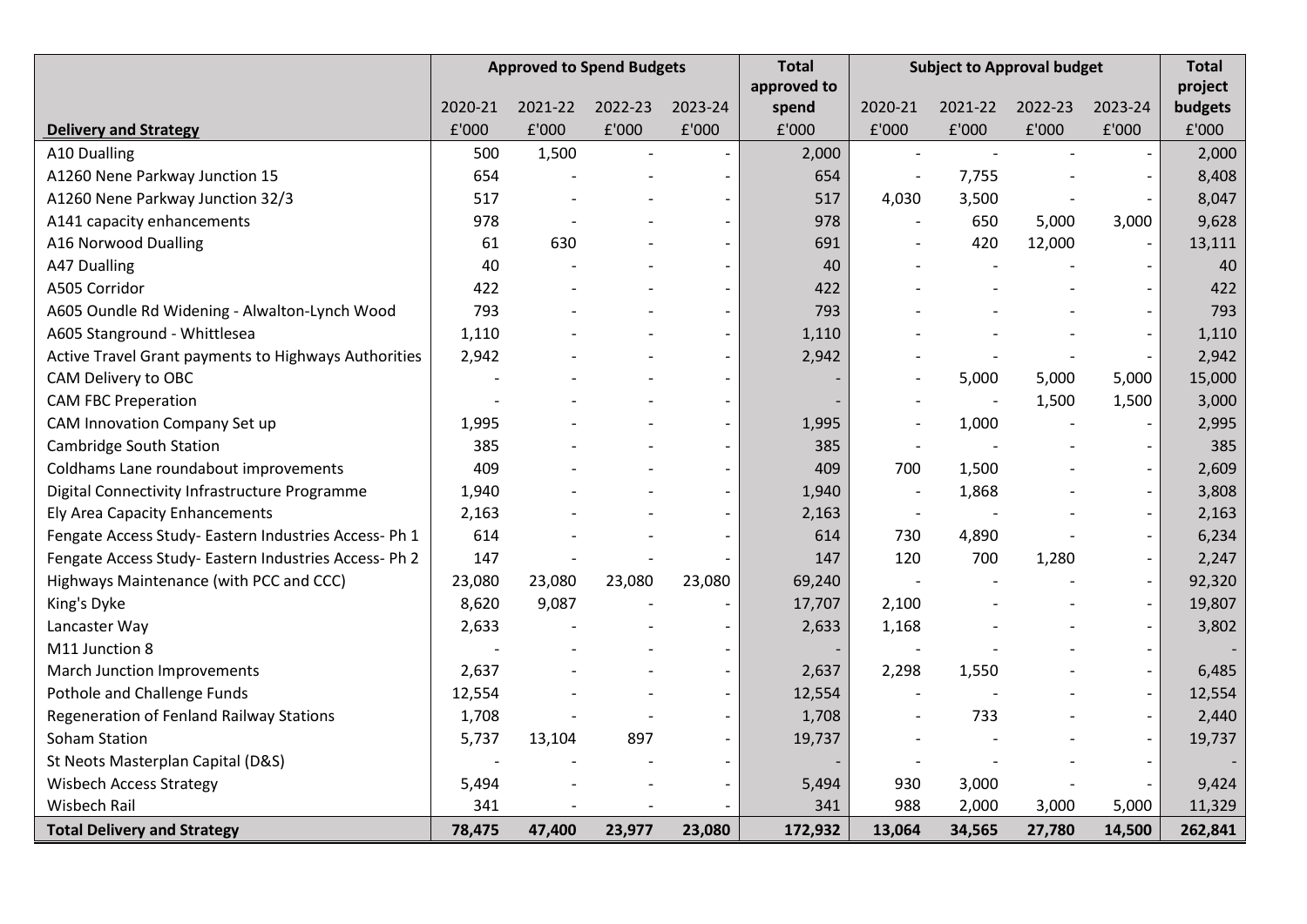|                                         | <b>Approved to Spend Budgets</b> |                          | <b>Total</b>                     | <b>Subject to Approval budget</b> |             |                          |                          | <b>Total</b>                      |                          |              |
|-----------------------------------------|----------------------------------|--------------------------|----------------------------------|-----------------------------------|-------------|--------------------------|--------------------------|-----------------------------------|--------------------------|--------------|
|                                         |                                  |                          |                                  |                                   | approved to |                          |                          |                                   |                          | project      |
|                                         | 2020-21                          | 2021-22                  | 2022-23                          | 2023-24                           | spend       | 2020-21                  | 2021-22                  | 2022-23                           | 2023-24                  | budgets      |
| <b>Housing</b>                          | £'000                            | f'000                    | £'000                            | f'000                             | £'000       | £'000                    | £'000                    | f'000                             | £'000                    | £'000        |
| <b>Cambridge City Housing Programme</b> | 20,564                           |                          |                                  |                                   | 20,564      |                          |                          |                                   | $\overline{\phantom{0}}$ | 20,564       |
| Affordable Housing Grant Programme      | 23,346                           | $\overline{\phantom{0}}$ |                                  |                                   | 23,346      | $\overline{\phantom{0}}$ |                          |                                   |                          | 23,346       |
| Housing Investment Fund - contracted    | 5,205                            |                          |                                  |                                   | 5,205       |                          | $\overline{\phantom{a}}$ |                                   | $\overline{\phantom{0}}$ | 5,205        |
| <b>Total Housing</b>                    | 49,115                           |                          |                                  |                                   | 49,115      |                          |                          |                                   |                          | 49,115       |
|                                         |                                  |                          |                                  |                                   |             |                          |                          |                                   |                          |              |
|                                         |                                  |                          | <b>Approved to Spend Budgets</b> |                                   | Total       |                          |                          | <b>Subject to Approval budget</b> |                          | <b>Total</b> |
|                                         |                                  |                          |                                  |                                   | approved to |                          |                          |                                   |                          | project      |
|                                         | 2020-21                          | 2021-22                  | 2022-23                          | 2023-24                           | spend       | 2020-21                  | 2021-22                  | 2022-23                           | 2023-24                  | budgets      |
| <b>Corporate Services</b>               | £'000                            | f'000                    | £'000                            | f'000                             | £'000       | f'000                    | £'000                    | f'000                             | £'000                    | £'000        |
| Investment in Finance System            | $\overline{\phantom{a}}$         |                          |                                  |                                   |             | 150                      |                          |                                   |                          | 150          |
| <b>Total Corporate Services</b>         |                                  |                          |                                  |                                   |             | 150                      |                          |                                   |                          | 150          |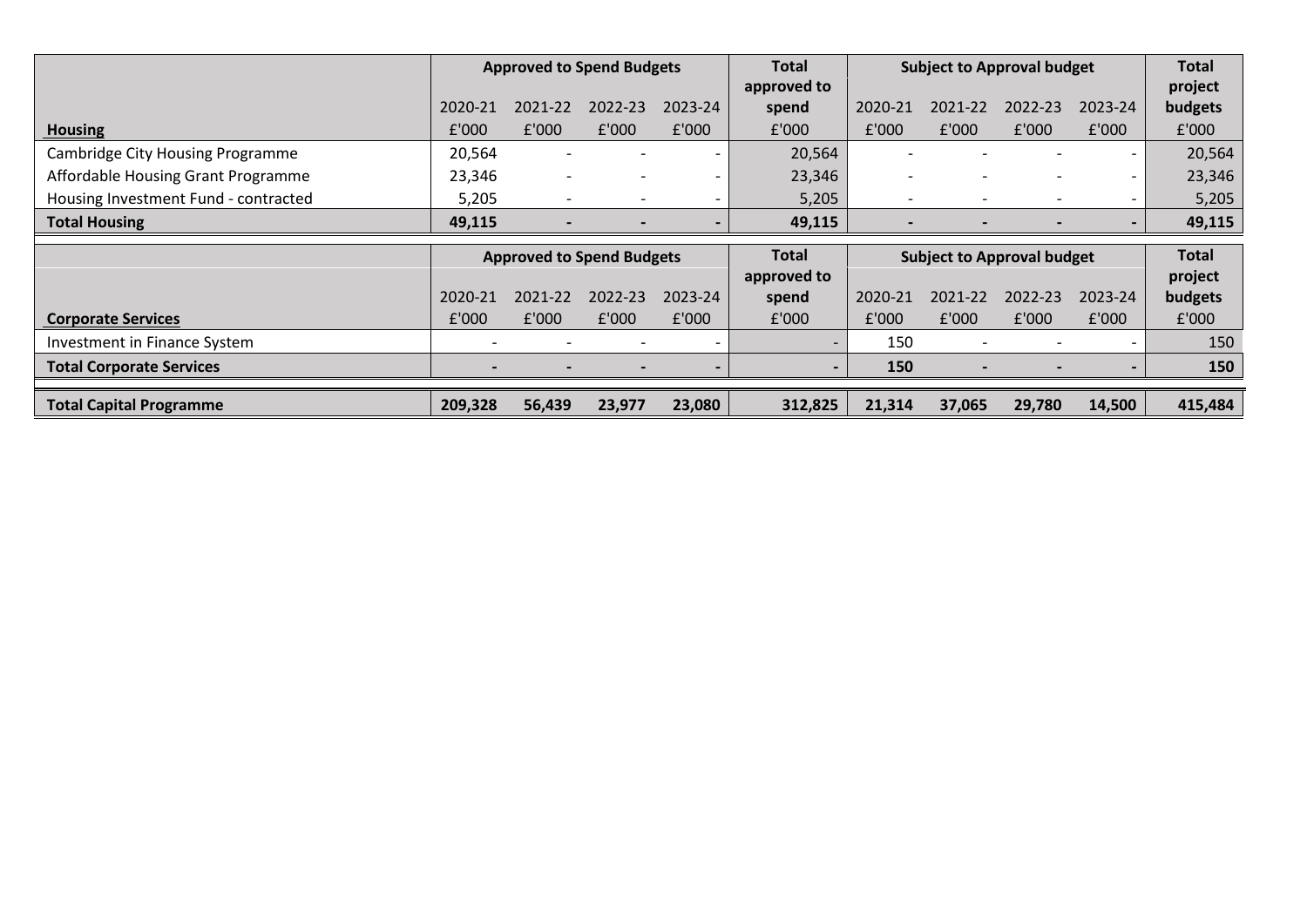# Appendix 4: Proposed Capital Changes

|                                 |           | <b>Total project</b><br><b>Approved to Spend Budgets</b> |           | <b>Subject to Approval budget</b> |          |           | <b>Total</b> |           |           |         |
|---------------------------------|-----------|----------------------------------------------------------|-----------|-----------------------------------|----------|-----------|--------------|-----------|-----------|---------|
|                                 |           |                                                          |           |                                   | approved |           |              |           |           | project |
|                                 | $20 - 21$ | $21 - 22$                                                | $22 - 23$ | $23 - 24$                         | spend    | $20 - 21$ | $21 - 22$    | $22 - 23$ | $23 - 24$ | budgets |
|                                 | £'000     | £'000                                                    | £'000     | £'000                             | £'000    | £'000     | :'000        | £'000     | f'000     | £'000   |
| Capital Programme per Nov Board | 206,988   | 55,809                                                   | 23,977    | 23,080                            | 222,774  | 23,575    | 37,375       | 29,780    | 14,500    | 328,005 |

### **Decision Notices**

| <b>Directorate</b> | <b>ODN/MDN</b><br>reference | Scheme Name |  |  |
|--------------------|-----------------------------|-------------|--|--|
| None               |                             |             |  |  |

### **January Board Decisions**

| <b>Directorate</b>               | Agenda item | <b>Scheme Name</b>                    |         |        |        |        |         |          |        |        |        |          |
|----------------------------------|-------------|---------------------------------------|---------|--------|--------|--------|---------|----------|--------|--------|--------|----------|
| D&S                              |             | 4.1   A16 Norwood Dualling (OBC)      |         | 630    |        |        | 630     | -320     | $-310$ |        |        |          |
| <b>D&amp;S</b>                   | 2.1         | Digital Connectivity Infrastructure   | 900     |        |        |        | 900     | $-900$   |        |        |        |          |
| <b>D&amp;S</b>                   | $N/A^*$     | <b>Ely Area Capacity Enhancements</b> |         |        |        |        |         | $-4,141$ |        |        |        | $-4,141$ |
| D&S                              | $N/A^*$     | Fengate Access Study Phase 1          | 270     |        |        |        | 270     | $-270$   |        |        |        |          |
| <b>Revised Capital Programme</b> |             |                                       | 208,158 | 56,539 | 23.977 | 23,080 | 224,574 | 17,944   | 37,065 | 29,780 | 14,500 | 323,863  |

\* These are not decisions being sought from the January Combined Authority Board, as set out in paragraphs [0](#page-5-2) & [4.8](#page-5-3) of the report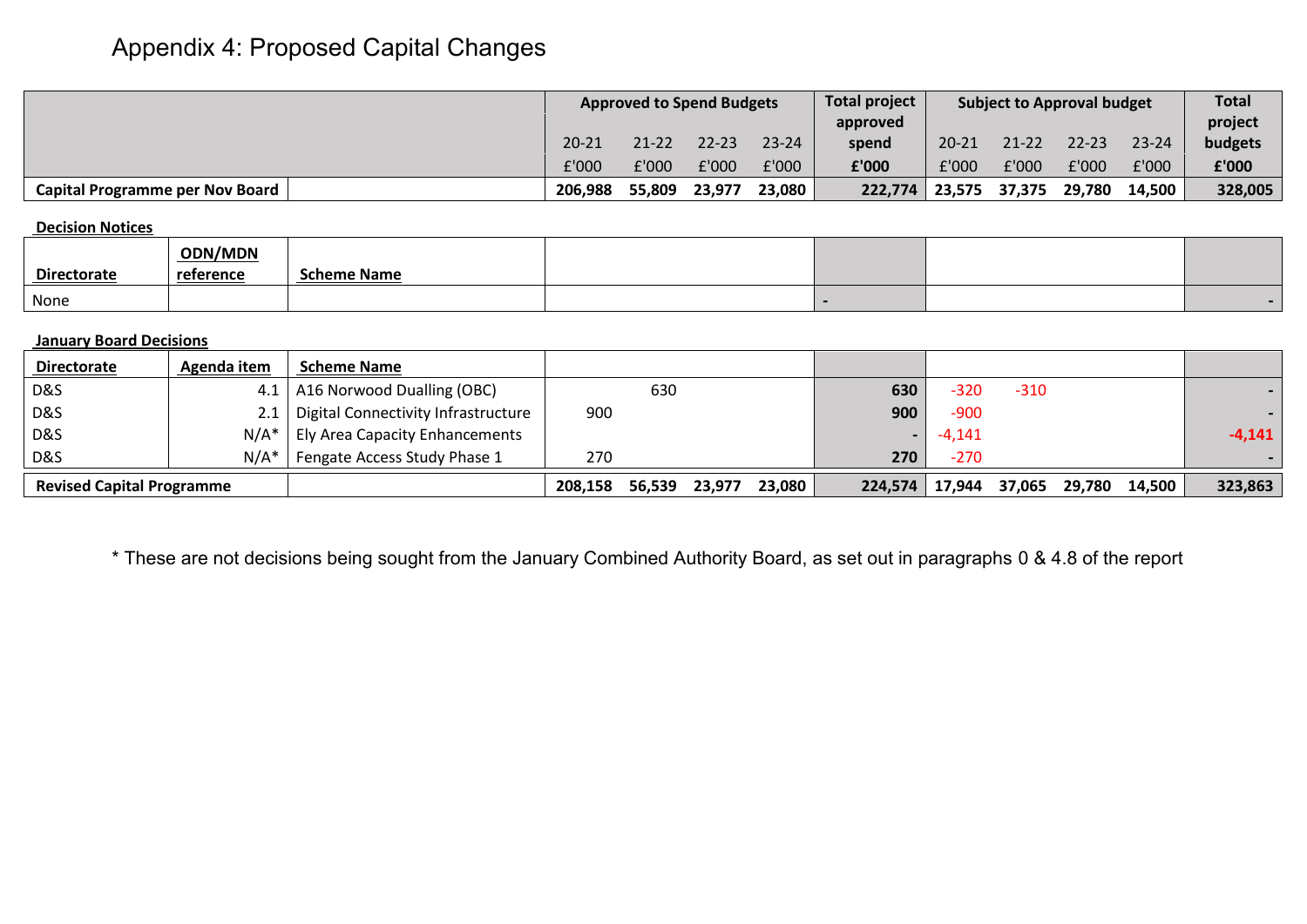## Appendix 5: Detailed Explanations of Material Variances

### **Operational Revenue Variances >£100k**

| 1. Total CA Gross<br><b>Staffing Costs</b>                                                                                                                                                                                                                     |                                         | Change in forecast expenditure                                                                                                                                                                                                                                                                                            | £379k |  |  |  |
|----------------------------------------------------------------------------------------------------------------------------------------------------------------------------------------------------------------------------------------------------------------|-----------------------------------------|---------------------------------------------------------------------------------------------------------------------------------------------------------------------------------------------------------------------------------------------------------------------------------------------------------------------------|-------|--|--|--|
| 2020-21 Budget                                                                                                                                                                                                                                                 | £5,202 $k \mid$<br>Forecast expenditure |                                                                                                                                                                                                                                                                                                                           |       |  |  |  |
| £5,581k<br>Due to the increasing volume of work within the Combined Authority,<br>particularly with respect to the formation and operation of subsidiary<br>companies, additional staff have been appointed to enable delivery of these<br>ambitious projects. |                                         |                                                                                                                                                                                                                                                                                                                           |       |  |  |  |
|                                                                                                                                                                                                                                                                |                                         | There is minimal impact on the net position of the Combined Authority as,<br>where work is undertaken on behalf of subsidiary companies the cost to the<br>Combined Authority is recovered via charging to the subsidiaries – this can be<br>seen by the increase in recharged staffing costs in item 2 of this appendix. |       |  |  |  |

| 2. Directly Grant<br><b>Funded Staff</b> |  | Change in forecast expenditure    | -£326k   |  |
|------------------------------------------|--|-----------------------------------|----------|--|
| 2020-21                                  |  | $-£1,691k$   Forecast expenditure | -£2,017k |  |
| <b>Budget</b>                            |  |                                   |          |  |

As set out above, additional capacity has been employed to meet the needs of the subsidiary companies which will not be met by employees within the companies themselves – where this is the case the costs of these employees are recharged to the subsidiary companies as required by the Combined Authority's duty as a 'Best Value' Authority.

The budget line was named when the MTFP was approved in January 2020 at which point the majority of recharged were related to internal grant funded projects. This line has been split between internal project recharges and external charged to companies in the 2021-22 MTFP for greater clarity.

### **Workstream Revenue Variances >£250k**

| 3. Bus Review<br>Implementation |  | Change in forecast expenditure                                                                                                                                                                                                                                                                       | $-£1,244k$ |
|---------------------------------|--|------------------------------------------------------------------------------------------------------------------------------------------------------------------------------------------------------------------------------------------------------------------------------------------------------|------------|
| 2020-21 Budget                  |  | £1,844 $k$   Forecast expenditure                                                                                                                                                                                                                                                                    | frouk      |
|                                 |  | The bus reform project is identifying ways to deliver improved bus services<br>within the Authority's area. It has launched two new bus services, will shortly<br>launch two more and is commissioning a new Demand Responsive Transport<br>(DRT) scheme covering 360 sq km of West Huntingdonshire. |            |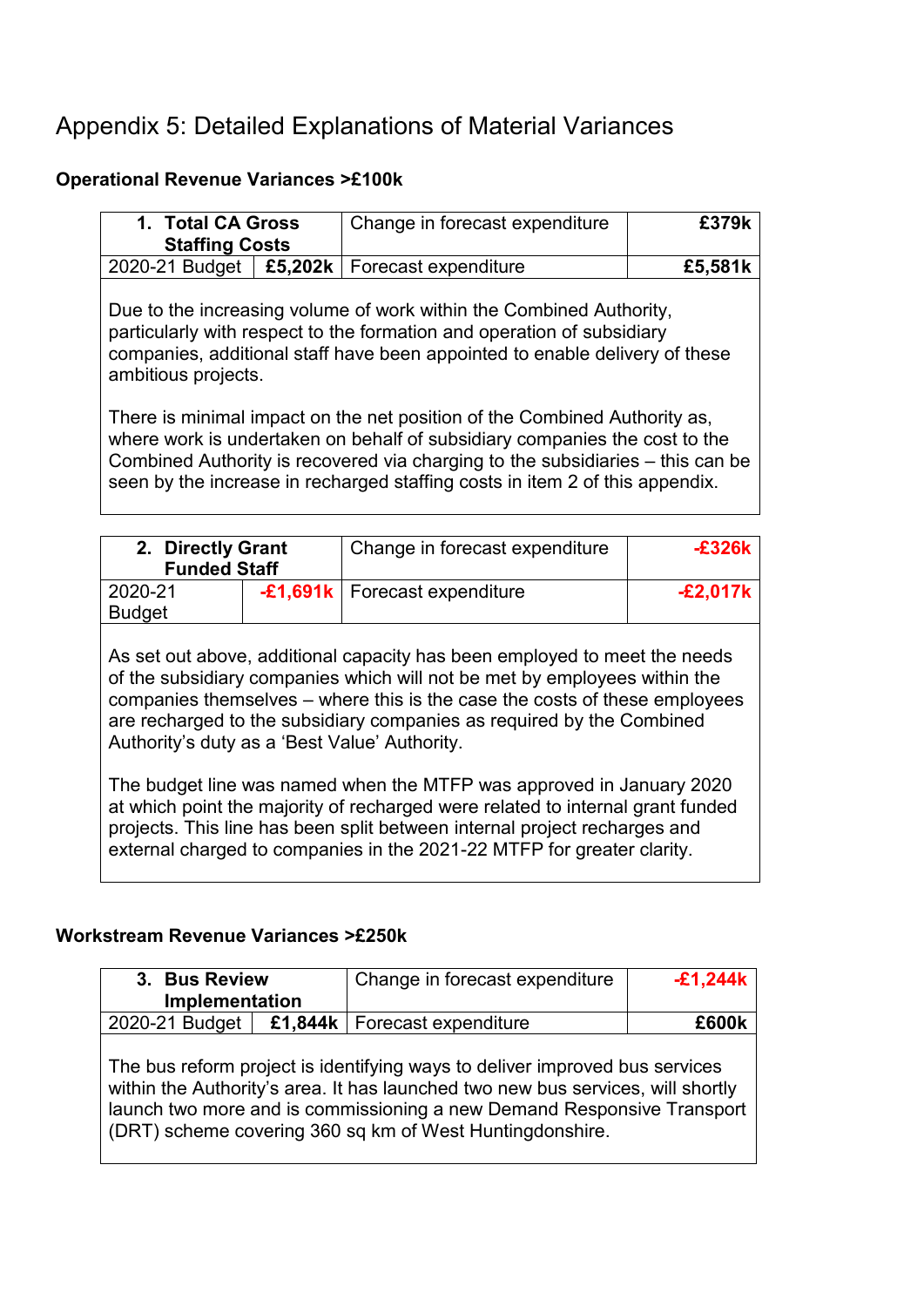As these services are commencing late in the financial year, inevitably a lot of the budget money is rolling forwards into 2021-22. The Covid-19 crisis has had a very significant impact on the bus market and on 9 September 2020 the Transport and Infrastructure Committee approved proposals to amend the Bus Reform Task Force programme milestones to reflect the pace of recovery of the bus market whilst commencing ongoing dialogue with DfT concerning the possibility of fast tracking a partnership or franchising scheme.

### **Capital Variances >£500k**

| 4. Market Towns<br><b>Masterplan</b>                                                                                                               |                                                                                      | Change in forecast expenditure | $-£500k$ |  |  |  |  |
|----------------------------------------------------------------------------------------------------------------------------------------------------|--------------------------------------------------------------------------------------|--------------------------------|----------|--|--|--|--|
|                                                                                                                                                    |                                                                                      |                                |          |  |  |  |  |
| 2020-21                                                                                                                                            |                                                                                      | £500k   Forecast expenditure   | £0k      |  |  |  |  |
| <b>Approved Budget</b>                                                                                                                             |                                                                                      |                                |          |  |  |  |  |
|                                                                                                                                                    |                                                                                      |                                |          |  |  |  |  |
| Some Market Town Masterplans have been approved at recent CA Boards<br>with some more being presented in January. Whilst these plans are currently |                                                                                      |                                |          |  |  |  |  |
|                                                                                                                                                    | active, it is unlikely that the capital projects will begin in earnest until the new |                                |          |  |  |  |  |

financial year.

| 5. University of<br>Peterborough<br>Phase 2 |        | Change in forecast expenditure | $-£7,300k$ |
|---------------------------------------------|--------|--------------------------------|------------|
| 2020-21<br><b>Approved Budget</b>           | £7,300 | Forecast expenditure           | £0k        |

Underlying work on the delivery of the Phase 2 project is continuing on behalf of the Joint Venture company. As the Combined Authority will be investing in shares in the company the expenditure will be reported when the shareholder agreement is signed, which is now not expected to happen until early in the first quarter of 2021-22.

| 6. A141 Capacity<br><b>Enhancements</b> | Change in forecast expenditure | $-E828k$ |
|-----------------------------------------|--------------------------------|----------|
| 2020-21<br><b>Approved Budget</b>       | £978k   Forecast expenditure   | £150k    |
|                                         |                                |          |

This project is being delivered in-house to achieve time and financial savings. As such the project now falls within the revenue budget, the expenditure incurred in developing the project to-date is reflected in the £150k forecast.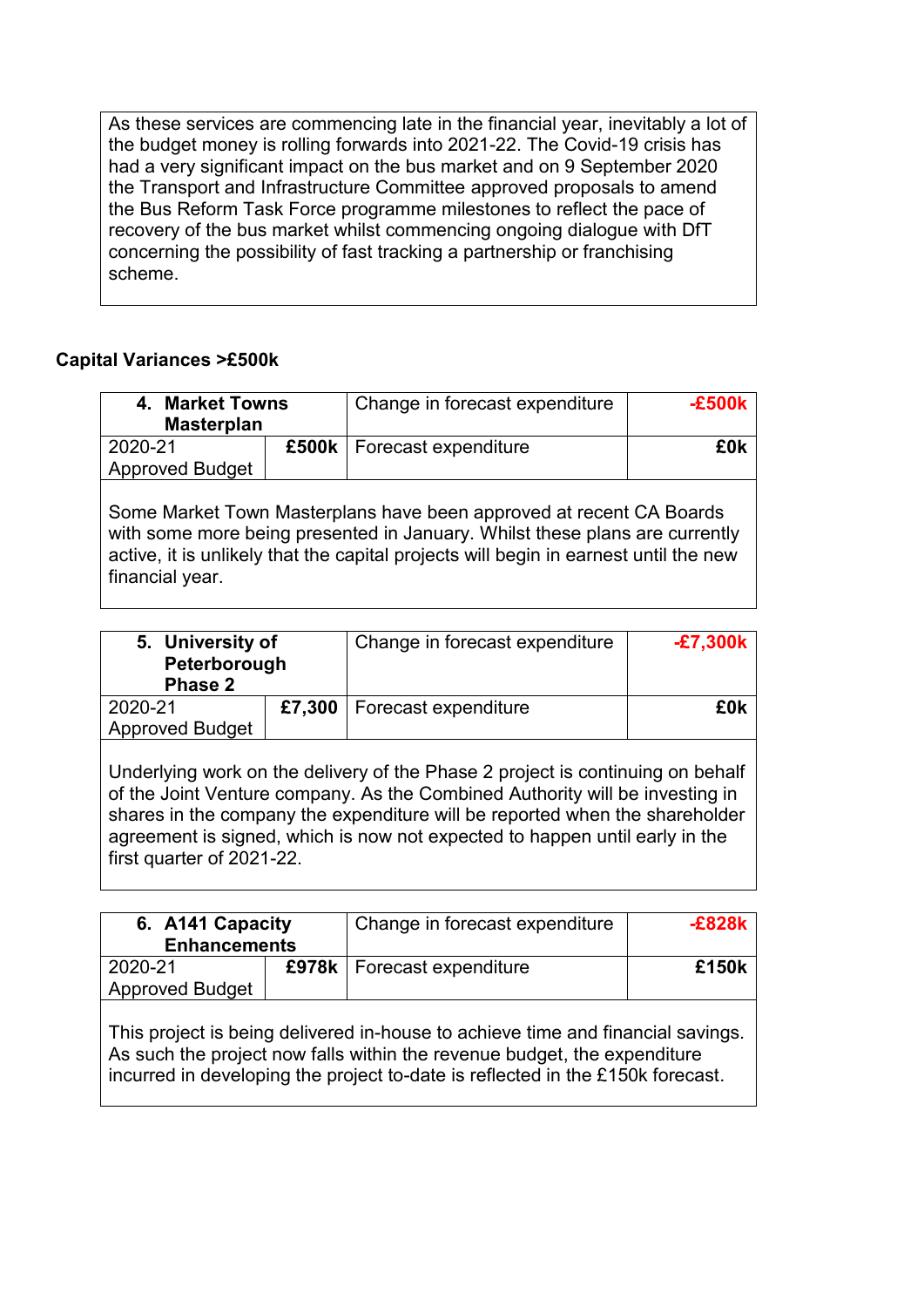| 7. Fengate Access<br><b>Study Ph 1</b> | Change in forecast expenditure | £540k |
|----------------------------------------|--------------------------------|-------|
| 2020-21<br>Approved<br><b>Budget</b>   | £614k   Forecast expenditure   | £614k |

The strategic outline business case stage has now completed and independently reviewed. This phase of the project resulted in a saving of £270,000.

The increase in forecast spend reflects the additional funding approved by the Combined Authority Board in November to pursue the next stage of the project.

| 8. Kings Dyke                                                                                                                                                                                                                       |  | Change in forecast expenditure | £1,039k  |  |  |
|-------------------------------------------------------------------------------------------------------------------------------------------------------------------------------------------------------------------------------------|--|--------------------------------|----------|--|--|
| 2020-21                                                                                                                                                                                                                             |  | £8,620k   Forecast expenditure | £10,399k |  |  |
| Approved                                                                                                                                                                                                                            |  |                                |          |  |  |
| <b>Budget</b>                                                                                                                                                                                                                       |  |                                |          |  |  |
| As reported previously, the delivery of this project is running ahead of<br>schedule resulting in an in-year overspend. The overall project budget has<br>not increased, so future year's expenditure will be lower to offset this. |  |                                |          |  |  |

| 9. March Junction<br><b>Improvements</b> |  | Change in forecast expenditure                                                                                                                          | $-E637k$ |
|------------------------------------------|--|---------------------------------------------------------------------------------------------------------------------------------------------------------|----------|
| 2020-21<br>Approved<br><b>Budget</b>     |  | £2,637k   Forecast expenditure                                                                                                                          | £1,100k  |
|                                          |  | The Combined Authority Board approved the drawdown of £900k of 2020-21<br>subject to approval budget for this project in November for the next phase of |          |

the project. The majority of this work will fall outside of the current financial year so is

reflected in the increased forecast underspend.

| 10. Regeneration of<br><b>Fenland Stations</b> |  | Change in forecast expenditure | -£778k |
|------------------------------------------------|--|--------------------------------|--------|
| 2020-21<br>Approved<br><b>Budget</b>           |  | £1,708k   Forecast expenditure | £930k  |
|                                                |  |                                |        |

Regeneration of Fenland Stations is forecasting an in-year underspend however, in line with the budget approved by the Combined Authority Board in November this will be slipped into 2021-22 and (subject to Board approval) included in the budget for the next stage of the project.